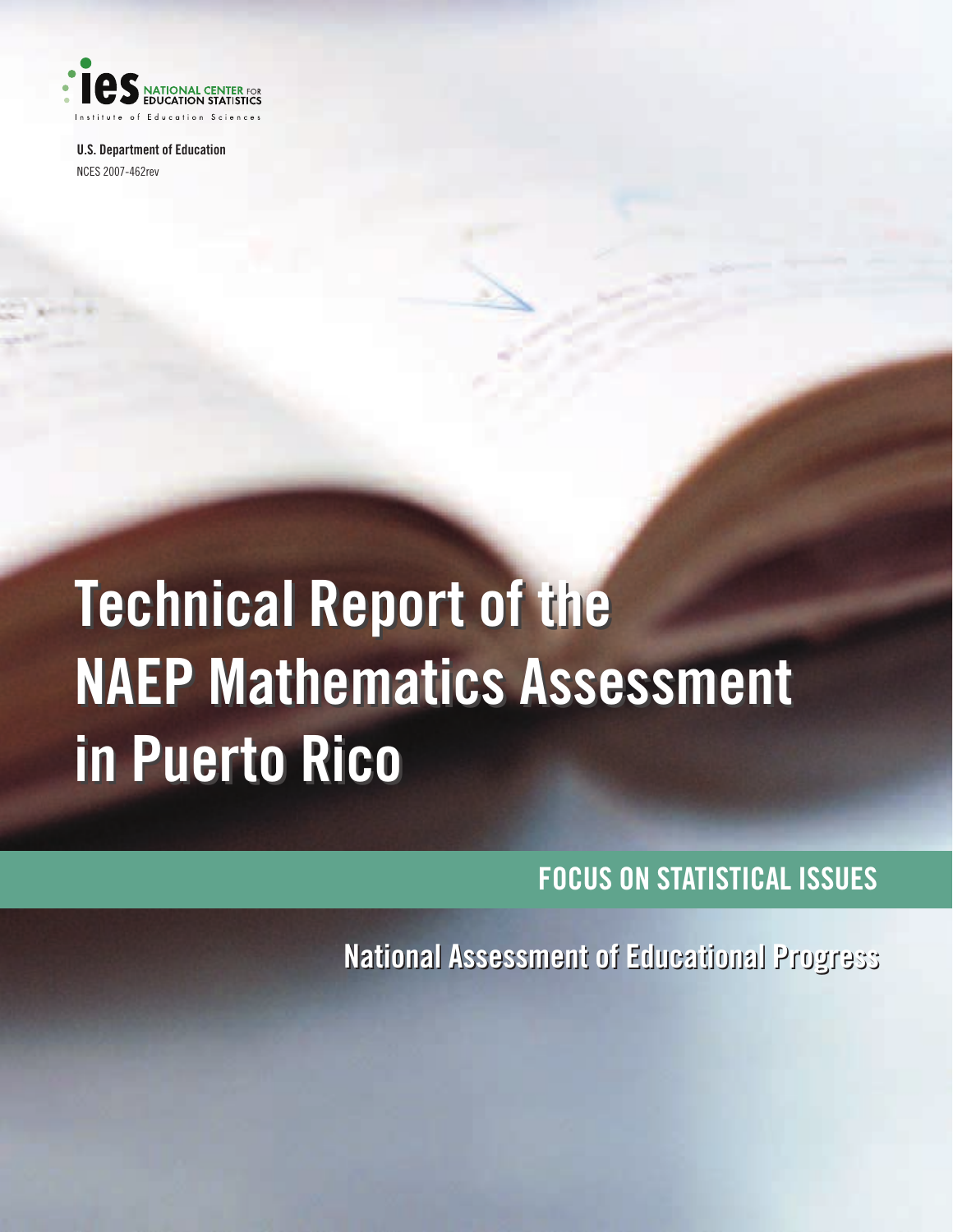## **Contents**

## **DECEMBER 2007**

- **1** Executive Summary **2** Executive Summary<br>2 2003 and 2005 Administrations in Puerto Rico
- 
- 10 Understanding Misfit of Items 14 Reporting Puerto Rico Results on the NAEP Scale
- **<sup>22</sup>** Puerto Rico Integration into NAEP: Next Steps
- **24** Sampling and Implementation
- 
- **25** References
- **<sup>26</sup>** Appendix

# **What is The Nation's Report Card<sup>"</sup>?**

The Nation's Report Card<sup>™</sup> informs the public about the academic achievement of elementary and secondary **students in the United States and its jurisdictions, including Puerto Rico. Report cards communicate the findings of the National Assessment of Educational Progress (NAEP), a continuing and nationally representative measure of achievement in various subjects over time. The Nation's Report Card<sup>®</sup> compares performance among states, urban districts, public and private schools, and student demographic groups.**

For over three decades, NAEP assessments have been conducted periodically in reading, mathematics, science, writing, history, geography, and other subjects. By making objective information available on student performance at the national, state, and local levels, NAEP is an integral part of our nation's evaluation of the condition and progress of education. Only information related to academic achievement and relevant variables is collected. The privacy of individual students is protected, and the identities of participating schools are not released. NAEP is a congressionally mandated project of the National Center for Education Statistics (NCES) within the Institute of Education Sciences of the U.S. Department of Education. The Commissioner of Education Statistics is responsible for carrying out the NAEP project. The National Assessment Governing Board oversees and sets policy for NAEP.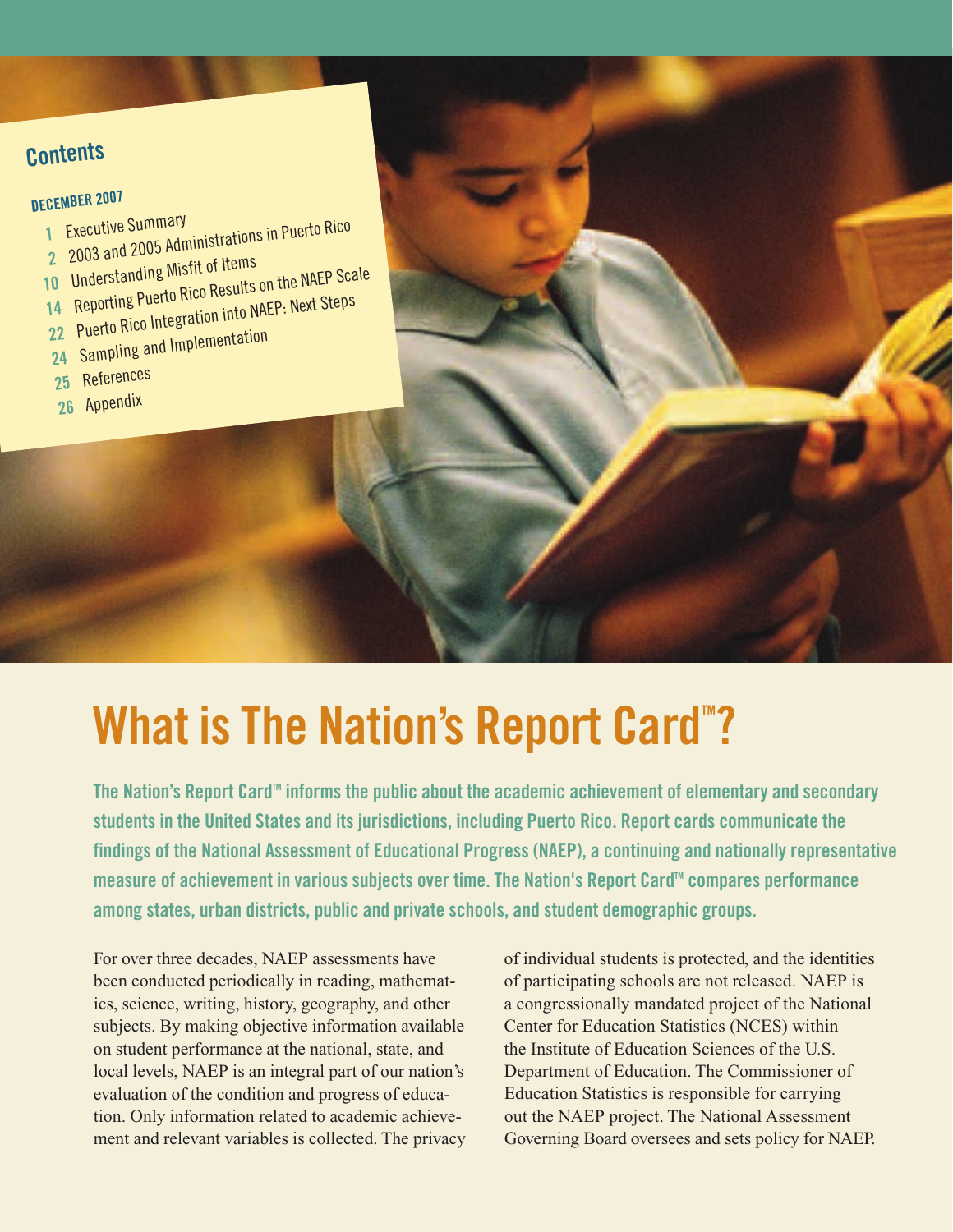# **Executive Summary**

**In 2003, a trial NAEP mathematics assessment was administered in Spanish to public school students at grades 4 and 8 in Puerto Rico. Based on preliminary analyses of the 2003 data, changes were made in administration and translation procedures for the 2005 NAEP administration in Puerto Rico. This report describes the content and administration of the trial NAEP mathematics assessments in Puerto Rico in 2003 and 2005, problems with item misfit in the 2003 data, results of a special validity analysis, and plans to integrate Puerto Rico into the national sample in future administrations.**

The 2003 trial NAEP mathematics assessment in Puerto Rico was administered in Spanish. Preliminary analysis of the 2003 Puerto Rico data raised concerns that the items were not functioning as they did in other jurisdictions. In Puerto Rico, there were larger amounts of missing data, fewer correct responses than expected for every content area, and a more frequent mismatch between expected and actual student performance on items (item misfit) compared to other jurisdictions.

To improve data quality, modifications to translation and administration procedures were made for the 2005 assessment in Puerto Rico. These changes included revision of the administration script, provision of an additional 10 minutes for each of the two timed sections of the assessment, and enhanced translation procedures. Analysis of the 2005 data showed fewer missing responses and a higher percentage of correct responses compared to 2003. Despite these improvements in data quality, there was concern about the validity of reporting Puerto Rico results on the NAEP scale.

To address this concern, a validity study was conducted using the 2003 and 2005 results in Puerto Rico. The analysis involved eliminating items that exhibited misfit in the Puerto Rico sample, thus

yielding a restricted scale. Performance on the reduced set of items (restricted scale) was then compared to the corresponding performance on the full set of items (full scale) for the nation and Puerto Rico. The two scales agreed to within three-tenths of a scale point in the nation, but there was a 2- to 3-point difference between the scales in Puerto Rico. However, this difference does not change the ranking of Puerto Rico among other participating jurisdictions. These findings indicate that Puerto Rico results could be reported on the NAEP 0-500 scale.

All jurisdictions receiving federal Title 1 funds, including Puerto Rico, are required to participate in NAEP in fourth-and eighth-grade every other year beginning in 2003. The 2003 and 2005 NAEP administrations in Puerto Rico were considered trials and results were not reported with those of other jurisdictions. In future NAEP administrations, the intent is to include Puerto Rico as part of the national sample. For the 2007 administration, NCES increased the involvement of Puerto Rico educators in the development and translation review process of the NAEP mathematics assessment. Steps are in place to move Puerto Rico toward full integration into the NAEP sampling, data collection, and reporting for the 2009 administration.

## **About this report**

This report is one of a series of three on the administration and results of the 2003 and 2005 trial NAEP mathematics assessments in Puerto Rico available at http://nationsreportcard.gov/puertorico\_2005/. The first report, *Mathematics 2003 and 2005 Performance in Puerto Rico: Highlights,* presents results for Puerto Rico and the nation in terms of NAEP scale scores and achievement levels. The second report, *Mathematics 2005 Performance in Puerto Rico: Focus on the Content Areas,* provides results by content area and includes a discussion of student performance on a sample of items. This, the third report, focuses on the technical considerations of the trial assessments and plans to include Puerto Rico as part of the national sample in future administrations.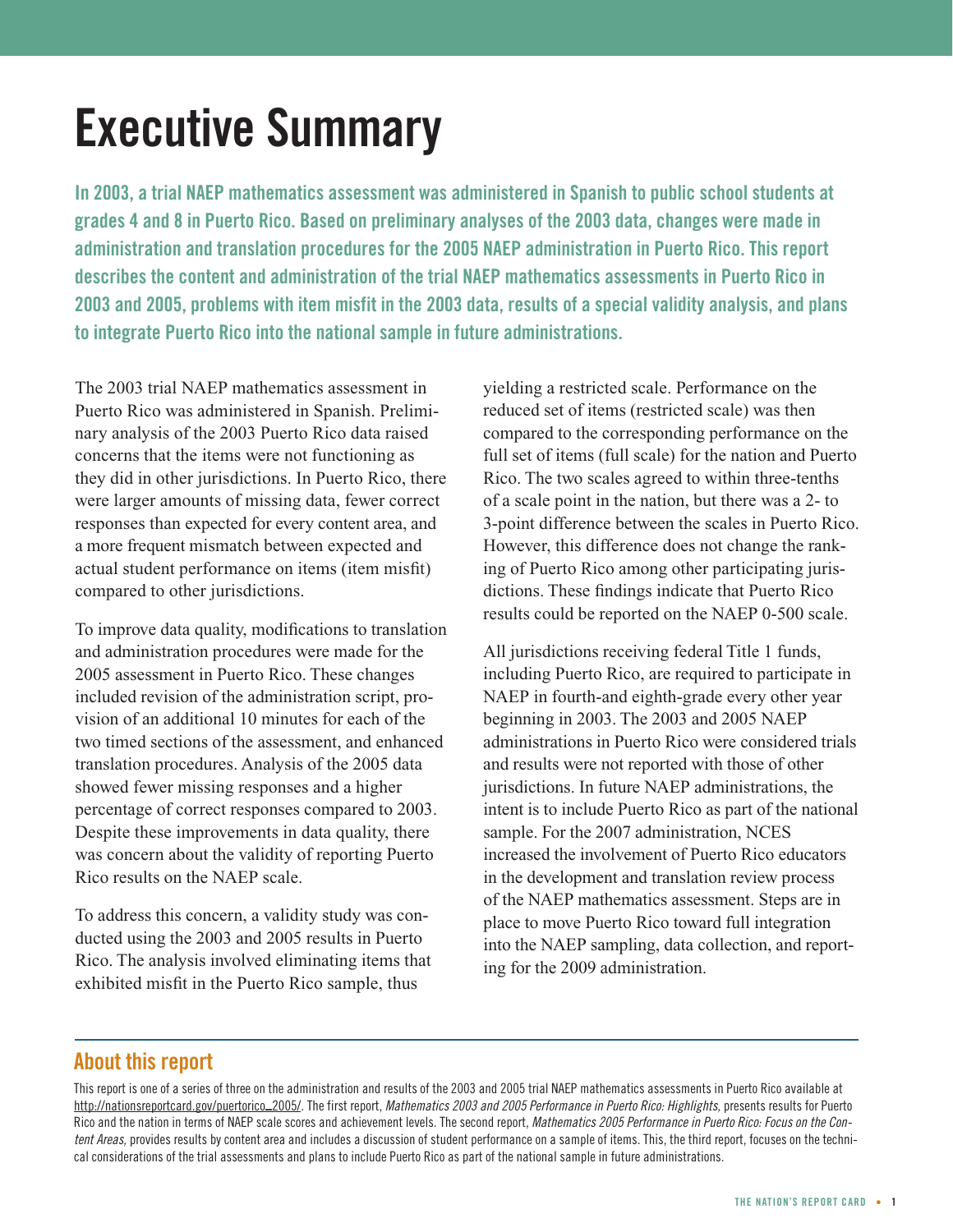

## **Chapter 1 2003 and 2005 Administrations in Puerto Rico**

**The NAEP mathematics assessment was translated into Spanish to allow Puerto Rico to participate on a trial basis in the 2003 administration. In 2005, the NAEP mathematics assessment was again administered to fourth- and eighth-grade public school students in Puerto Rico. A primary goal for the trial administrations was to report Puerto Rico results on the national scale. This chapter describes the 2003 and 2005 NAEP mathematics administrations in Puerto Rico, the data quality concerns that emerged in 2003, and the changes made in 2005 to address those concerns.**

## **2003 NAEP Mathematics Assessment in Puerto Rico**

Title 1 of the Elementary and Secondary Education Act of 1965, as amended, requires all jurisdictions receiving federal Title 1 funds to participate in NAEP at fourth- and eighth-grade in reading and mathematics every other year beginning in 2003. The U.S. Department of Education decided that Puerto Rico should not participate in the NAEP reading, because that assessment measures a student's ability to read

in English, and Spanish is the language of instruction in Puerto Rico. The 2003 NAEP mathematics assessment was translated into Spanish to allow Puerto Rico to participate on a trial basis.

The primary goal of the 2003 trial administration in Puerto Rico was to administer the NAEP mathematics assesment using the same procedures used in other jurisdictions because, in the future, the results of the Puerto Rico assessment are to be compared over time and with those of other jurisdictions. The NAEP administration in Puerto Rico—content, item types,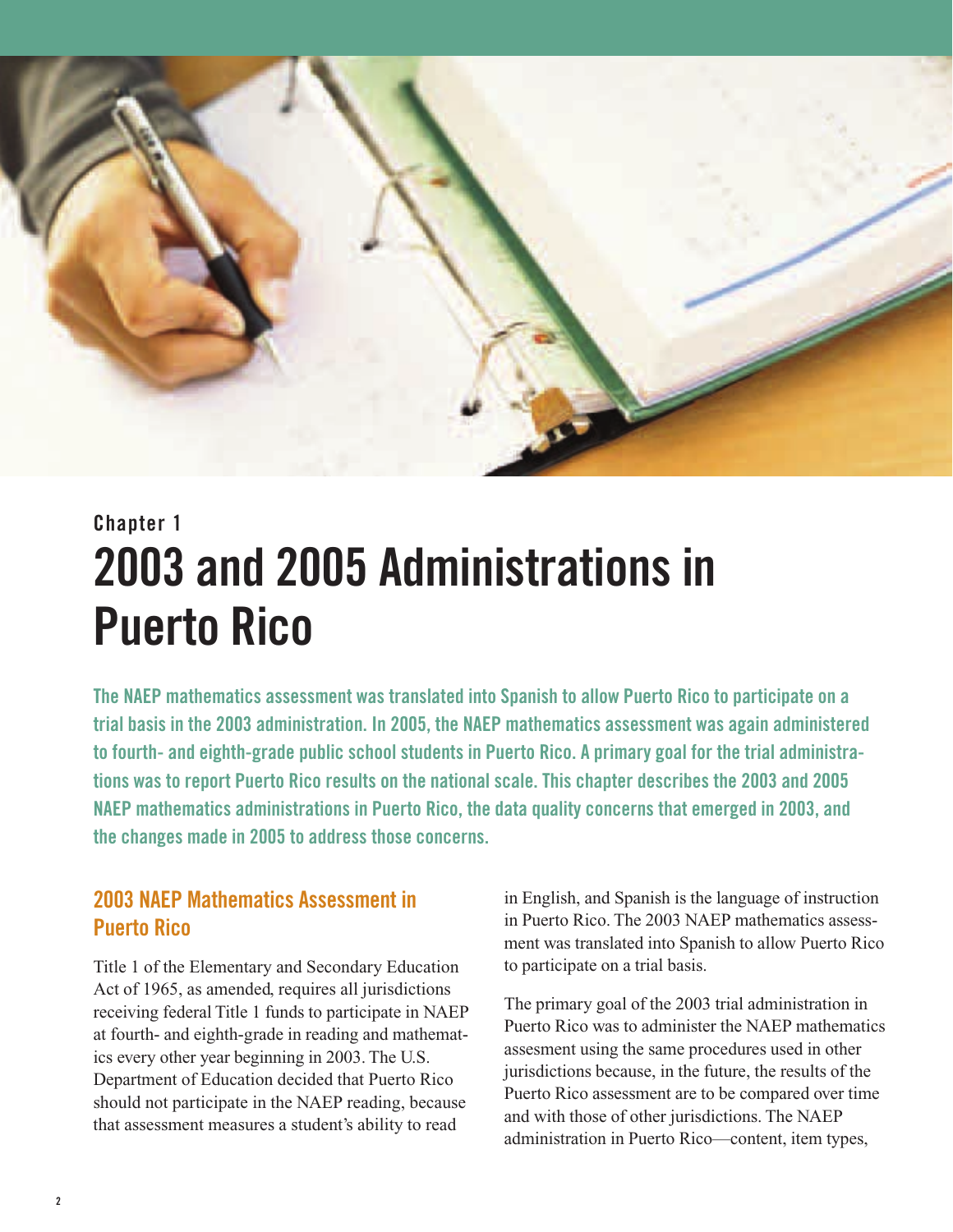sampling and administration, and scoring procedures was consistent with that of other jurisdictions.

*Content.* The content of the mathematics assessment is based on a framework that describes in detail how mathematics should be assessed by NAEP. The NAEP mathematics framework specifies the content to be assessed at each grade level and the percentage of questions to be assessed in each of five content areas. In 2003, the five content areas were (1) number sense, properties, and operations; (2) measurement; (3) geometry and spatial sense; (4) data analysis, statistics, and probability; and (5) algebra and functions. The percentage distribution of items for grades 4 and 8 are shown in figure 1.1.

#### Figure 1.1

### **Percentage distribution of NAEP mathematics items, by grade and content area in 2003**



SOURCE: Mathematics Framework for the 2003 National Assessment of Educational Progress, National Assessment Governing Board, U.S. Department of Education, September 2002.

In addition to content, the framework specified that each item should measure one of three mathematical abilities: conceptual understanding, procedural knowledge, and problem solving. The frameworks are available at http://www.nagb.org/pubs/pubs.html.

*Item types.* The NAEP mathematics assessment includes a combination of multiple-choice and constructed-response items. Multiple-choice items require students to select the correct response from four or five possible choices. Responses to these items are scored correct or incorrect. Short constructedresponse items require students to provide answers to computation problems or to describe solutions in one or two sentences. Extended constructed-response items require students to provide written answers of more than a sentence or two. These items are designed to measure students' abilities to reason, communicate, and make connections between concepts and skills, either across the five mathematics content areas or from mathematics to other curricular areas. Responses to constructed-response items are scored correct or incorrect, or they are scored with one or more levels of partial credit.

*Translation.* A subset of the NAEP mathematics materials was first translated for the 1996 English/Spanish bilingual accommodation by a team of bilingual test development specialists. Mathematics textbooks used in bilingual education were consulted to ensure plausible contexts and accurate mathematical terminology. A panel of Spanish-speaking educators representing several linguistic variants of the language, including Spanish in Puerto Rico, reviewed the Spanish versions of the questions.

Prior to 2004, the focus of the translation/adaptation process was on developing a single Spanish version that could be universally administered to students of Puerto Rican, Cuban, Mexican, Central American, and other Spanish-speaking ancestry. The goal was to produce a psychometrically equivalent assessment rather than a word-by-word translation from English to Spanish. $<sup>1</sup>$ </sup>

<sup>&</sup>lt;sup>1</sup> A discussion of the issues involved in conducting assessments in multiple languages can be found in Hambleton, R.K., Merenda, P.F., and Spielberger, C.D. (2005).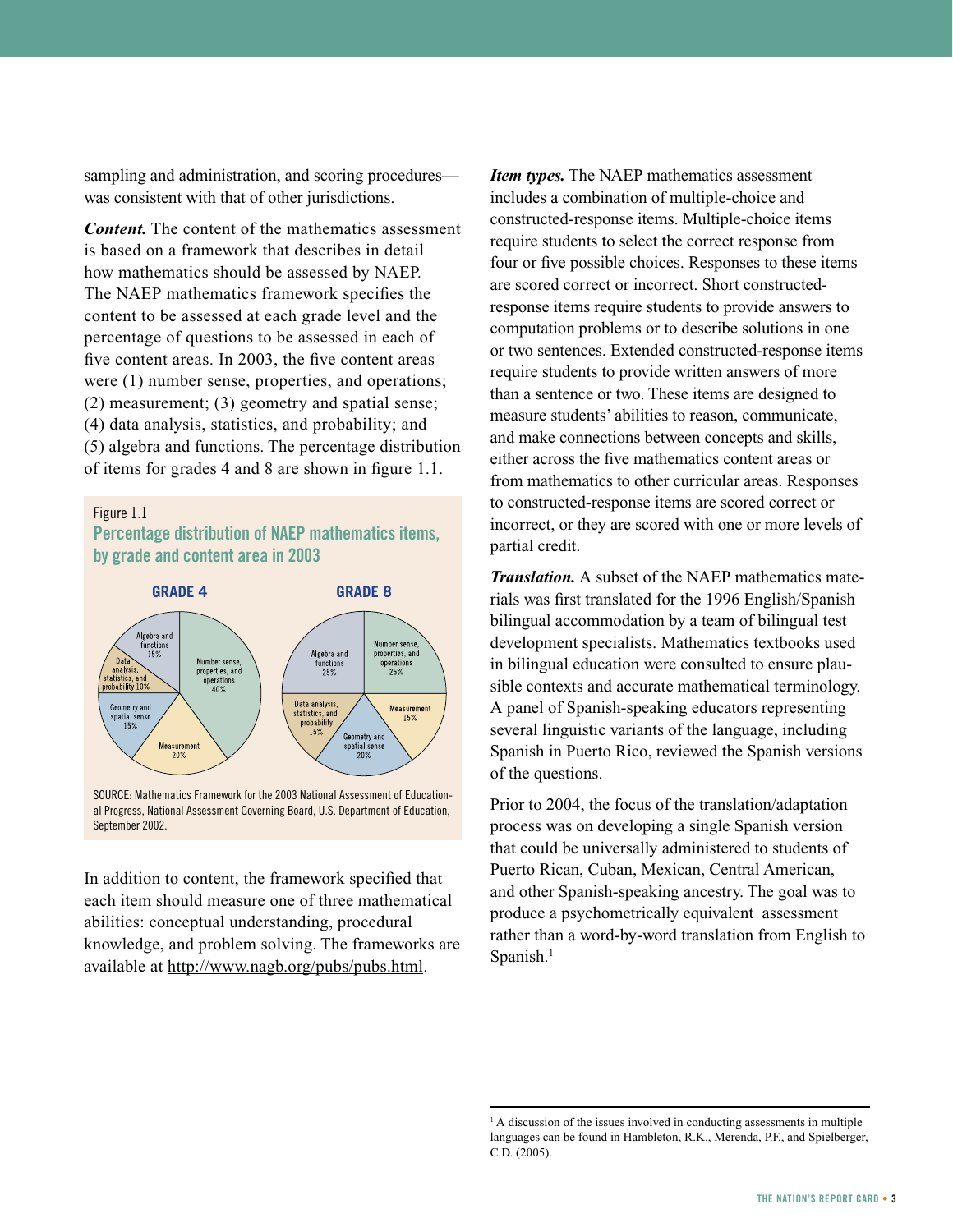

Following the panel reviews, bilingual language specialists completed editorial and equity/fairness reviews on all questions.

*Sampling and administration.* For the trial NAEP administration in 2003, approximately 100 public schools and 3,000 students at each of grades 4 and 8 were sampled in Puerto Rico. Details of the sampling procedures and participations rates can be found on page 24 of this report.

Consistent with procedures used in other jurisdictions, the administration period began the last week of January and continued through the first week of March 2003. Each student received a booklet that contained two 25-minute blocks of items, for a total assessment length of 50 minutes. In addition to the mathematics items, students were asked to respond to questions about their educational background, including questions specific to their mathematics instruction and experiences.

The assessment sessions were conducted by administrators who were not staff members of participating schools. These administrators were hired and trained in Puerto Rico to minimize the impact of lin-

guistic and cultural differences on the administration. Administrators' materials, including manuals and directions, were translated into Spanish.

*Scoring.* NAEP mathematics results are reported in two ways: as average scores on the NAEP mathematics scale and as percentages of students attaining different NAEP mathematics achievement levels. Results are reported for performance overall and for performance in each of the five content areas on a 0–500 scale. Scale scores are computed for groups of students, not for individual students.

In addition to scale scores, results are presented in terms of mathematics achievement levels as adopted by the Governing Board. Achievement levels are intended to measure how well students' actual achievement matches the achievement expected of them. For each grade tested, the Governing Board has adopted three achievement levels: *Basic, Proficient,* and *Advanced*. Information on how the Governing Board sets achievement levels can be found at http://nces.ed.gov/nationsreportcard//pubs/main1996/97951.asp.

#### **NAEP achievement levels**

The three NAEP achievement levels from lowest to highest are *Basic, Proficient,* and *Advanced.*

*Basic:* This level denotes partial mastery of prerequisite knowledge and skills that are fundamental for proficient work at each grade.

*Proficient:* This level represents solid academic performance for each grade assessed. Students reaching this level have demonstrated competency over challenging subject matter, including subject-matter knowledge, application of such knowledge to real-world situations, and analytical skills appropriate to the subject matter.

*Advanced:* This level signifies superior performance.

#### **Cut scores**

Cut scores represent the minimum score required for performance at each NAEP achievement level. The mathematics cut scores on the 0–500 NAEP scale that define the lower boundaries of each of the achievement levels are

| Grade 4 | Grade 8 |
|---------|---------|
| 214     | 262     |
| 249     | 299     |
| 282     | 333     |
|         |         |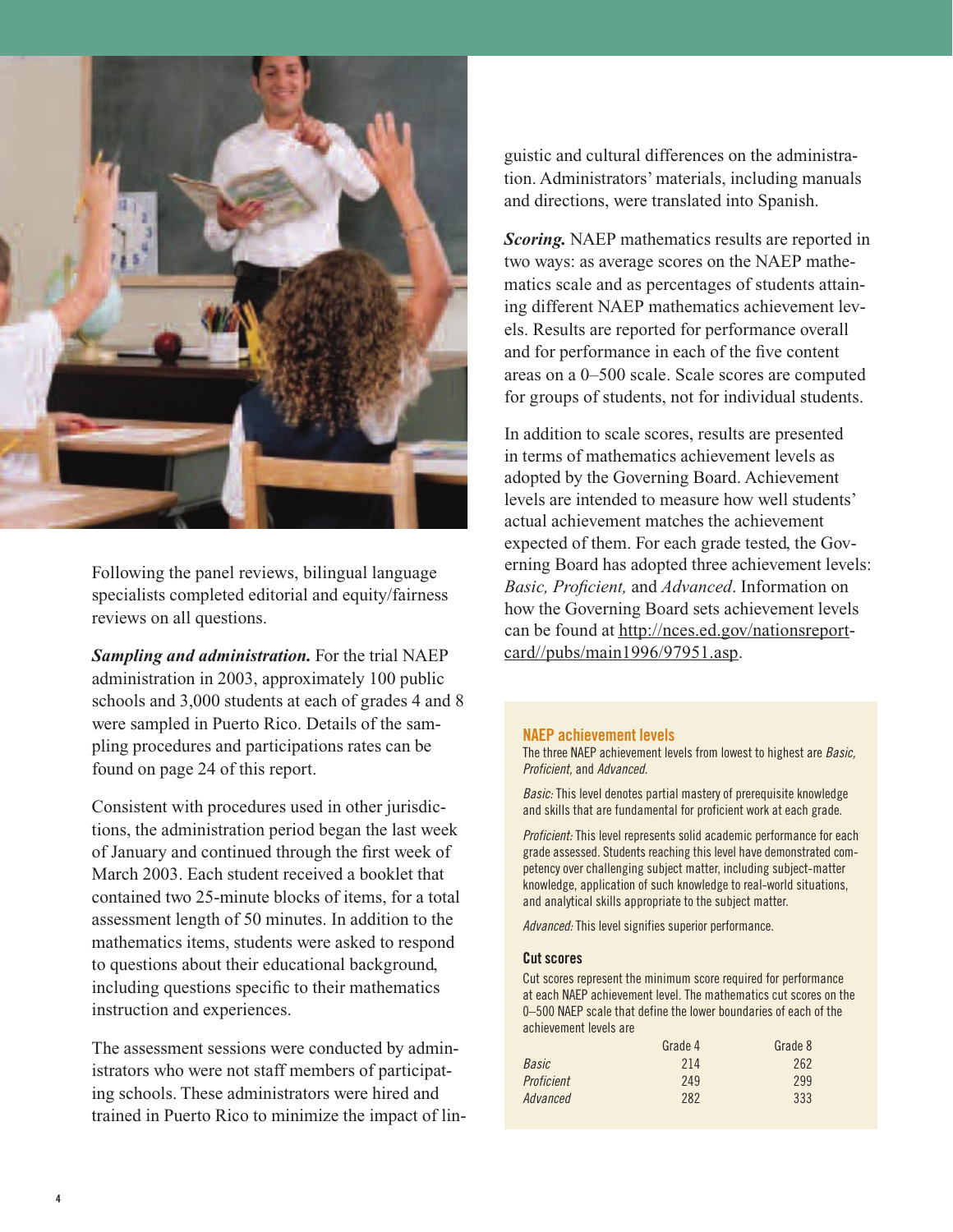## **Preliminary Analysis of the 2003 Administration**

The 2003 NAEP in Puerto Rico was the first attempt to conduct an entire administration in a language other than English. Preliminary analysis of the data for the 2003 mathematics assessment indicated three important differences between Puerto Rico and other jurisdictions. In Puerto Rico, there was a higher percentage of missing responses to items, higher percentage of incorrect responses to items, and higher levels of item misfit compared to other jurisdictions.

*High percentage of missing data.* Table 1.1 shows the percentage of missing responses for Puerto Rico and the nation in 2003. Missing responses include omitted and not reached items. An item was considered omitted if a student skipped that question but answered one or more questions following it. An item was considered as not reached when neither

that question nor any question following it in the section was answered. For the 2003 assessment overall, each question was not answered, on average, by 25 percent of fourth-graders in Puerto Rico, compared to 7 percent in the nation. For eighthgraders in 2003, the respective percentages of missing responses were 19 percent in Puerto Rico and 5 percent in the nation. In every content area in both grades, there were more missing responses in Puerto Rico than the nation.

The percentage of missing responses in Puerto Rico was higher than the nation for all item types in both grades. For the short constructed-response items, on average, 39 percent of the responses were missing on these items at grade 4, and 29 percent of the responses at grade 8 were missing for these items. For the nation, the corresponding percentages of missing responses to short constructed-response items were 9 percent and 6 percent at grades 4 and 8, respectively.

#### Table 1.1

**Average percentage of missing responses on NAEP mathematics assessment for public school students in Puerto Rico and the nation at grades 4 and 8, by content area and item type in 2003**

|                                            |                 | Grade 4                          |               | Grade 8         |                                  |               |
|--------------------------------------------|-----------------|----------------------------------|---------------|-----------------|----------------------------------|---------------|
|                                            |                 | <b>Percent missing responses</b> |               |                 | <b>Percent missing responses</b> |               |
| Item characteristic                        | Number of items | <b>Puerto Rico</b>               | <b>Nation</b> | Number of items | <b>Puerto Rico</b>               | <b>Nation</b> |
| <b>Overall</b>                             | 179             | $25*$                            |               | 195             | $19*$                            | 5             |
| <b>Content area</b>                        |                 |                                  |               |                 |                                  |               |
| Number sense, properties, and operations   | 75              | $23*$                            | 6             | 51              | $14*$                            | 4             |
| Measurement                                | 32              | $21*$                            | 6             | 30              | $16*$                            | 4             |
| Geometry and spatial sense                 | 27              | $25*$                            | 6             | 36              | $22*$                            | 5             |
| Data analysis, statistics, and probability | 19              | $28*$                            | 5             | 29              | $24*$                            |               |
| Algebra and functions                      | 26              | $32*$                            | 10            | 49              | $20*$                            | 6             |
| Item type                                  |                 |                                  |               |                 |                                  |               |
| Multiple choice                            | 114             | $16*$                            | 4             | 126             | $11*$                            | 4             |
| Short constructed response                 | 57              | $39*$                            | 9             | 60              | $29*$                            | 6             |
| Extended constructed response              | 8               | $59*$                            | 22            | 9               | $62*$                            | 25            |

\* Puerto Rico significantly different  $(p < .05)$  from the nation.

NOTE: Missing responses include omitted and not reached items.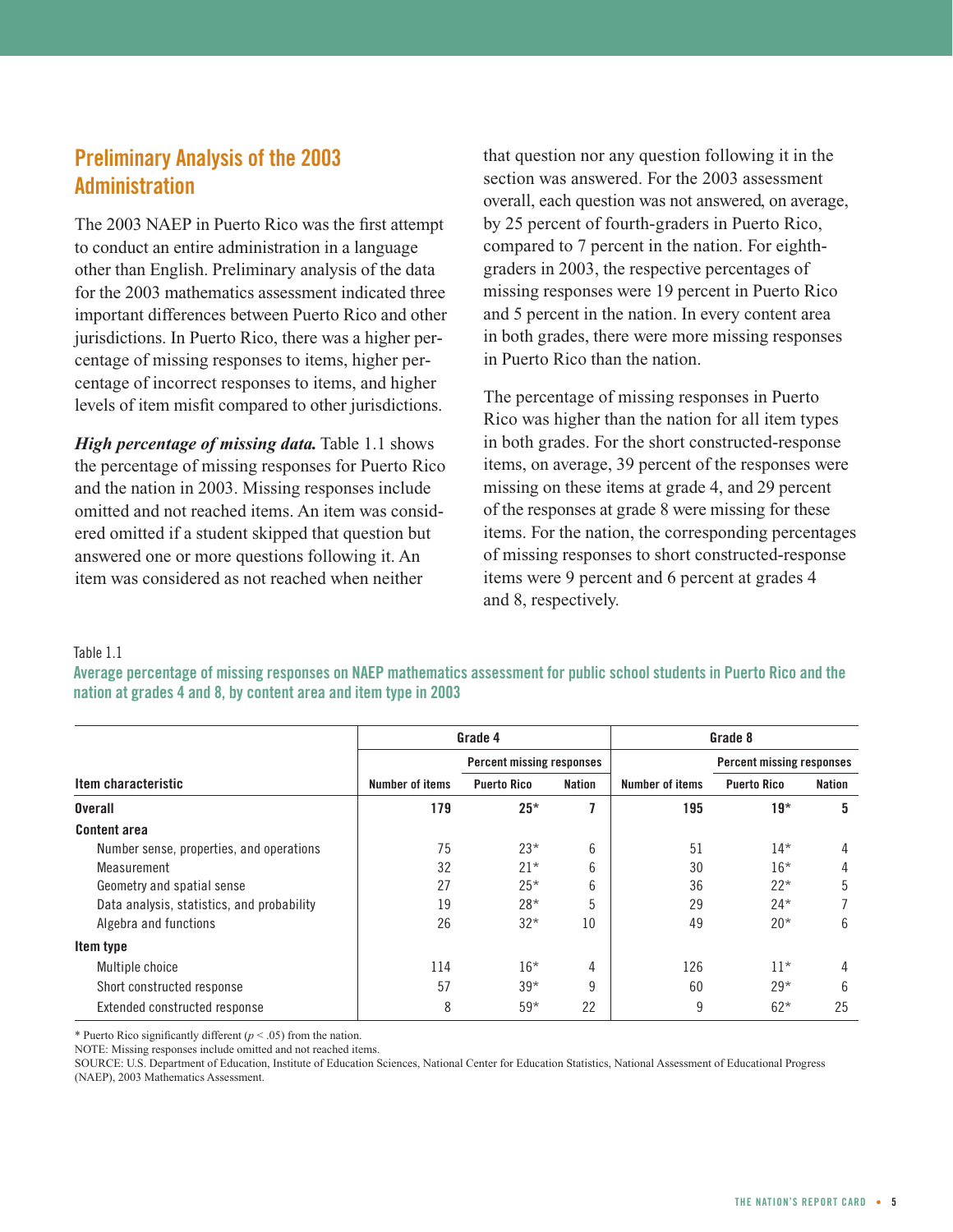*Higher percentage of incorrect responses.* In addition to the high percentage of missing responses, there was also a higher percentage of incorrect responses in Puerto Rico compared to the nation. This finding may indicate a problem with how items functioned in Puerto Rico, or it may reflect differences between the knowledge and skills of students in Puerto Rico and those of students in the nation. Table 1.2 presents the average of the mean item scores overall, by mathematics content area, and by item type. For multiple-choice and short constructed-response items that are scored dichotomously (correct or incorrect), the mean item score reflects the proportion of correct responses for a particular item.

All of the extended constructed-response items and some of the short constructed-response items are scored using multilevel scoring guides. Students may be credited with a partially correct response.

For items such as these, the mean item score is defined as the average proportion of maximum score points received. The data in table 1.2 present the average across all items.

Overall, the average of the mean item score for Puerto Rico was 0.27 at grades 4 and 8 compared to 0.54 for the nation. For each of the five content areas of the NAEP mathematics assessment in both grades 4 and 8, the average of the mean item scores was lower in Puerto Rico than in the nation. The same pattern of results was found for each item type.

*High levels of item misfit.* The most problematic result to emerge from the 2003 Puerto Rico mathematics assessment was the relatively high incidence of item misfit. Item misfit is defined as a mismatch between expected and actual student performance on an item. Although items functioned as expected in the nation, the translated items did not function as expected in Puerto Rico. Chapter 2 provides a discussion of item misfit.

#### Table 1.2

**Difference between average of the mean item scores on NAEP mathematics assessment for public school students in Puerto Rico and the nation at grades 4 and 8, by content area and item type in 2003**

|                                            |                    | Grade 4       |                   | Grade 8            |               |                   |
|--------------------------------------------|--------------------|---------------|-------------------|--------------------|---------------|-------------------|
| Item characteristic                        | <b>Puerto Rico</b> | <b>Nation</b> | <b>Difference</b> | <b>Puerto Rico</b> | <b>Nation</b> | <b>Difference</b> |
| <b>Overall</b>                             | $.27*$             | .54           | .27               | $.27*$             | .54           | .27               |
| <b>Content area</b>                        |                    |               |                   |                    |               |                   |
| Number sense, properties, and operations   | $.26*$             | .55           | .29               | $.31*$             | .59           | .28               |
| Measurement                                | $.30*$             | .52           | .22               | $.25*$             | .50           | .25               |
| Geometry and spatial sense                 | $.32*$             | .53           | .21               | $.29*$             | .55           | .26               |
| Data analysis, statistics, and probability | $.24*$             | .59           | .35               | $.22*$             | .50           | .28               |
| Algebra and functions                      | .20*               | .50           | .31               | $.26*$             | .55           | .29               |
| Item type                                  |                    |               |                   |                    |               |                   |
| Multiple choice                            | $.34*$             | .58           | .24               | $.30*$             | .57           | .27               |
| Short constructed response                 | $.15*$             | .50           | .34               | $.24*$             | .54           | .31               |
| Extended constructed response              | $.05*$             | .29           | .24               | $.06*$             | .25           | .19               |

\* Puerto Rico significantly different ( $p < .05$ ) from the nation.

NOTE: Details may not sum to total due to rounding. Differences are based on unrounded estimates.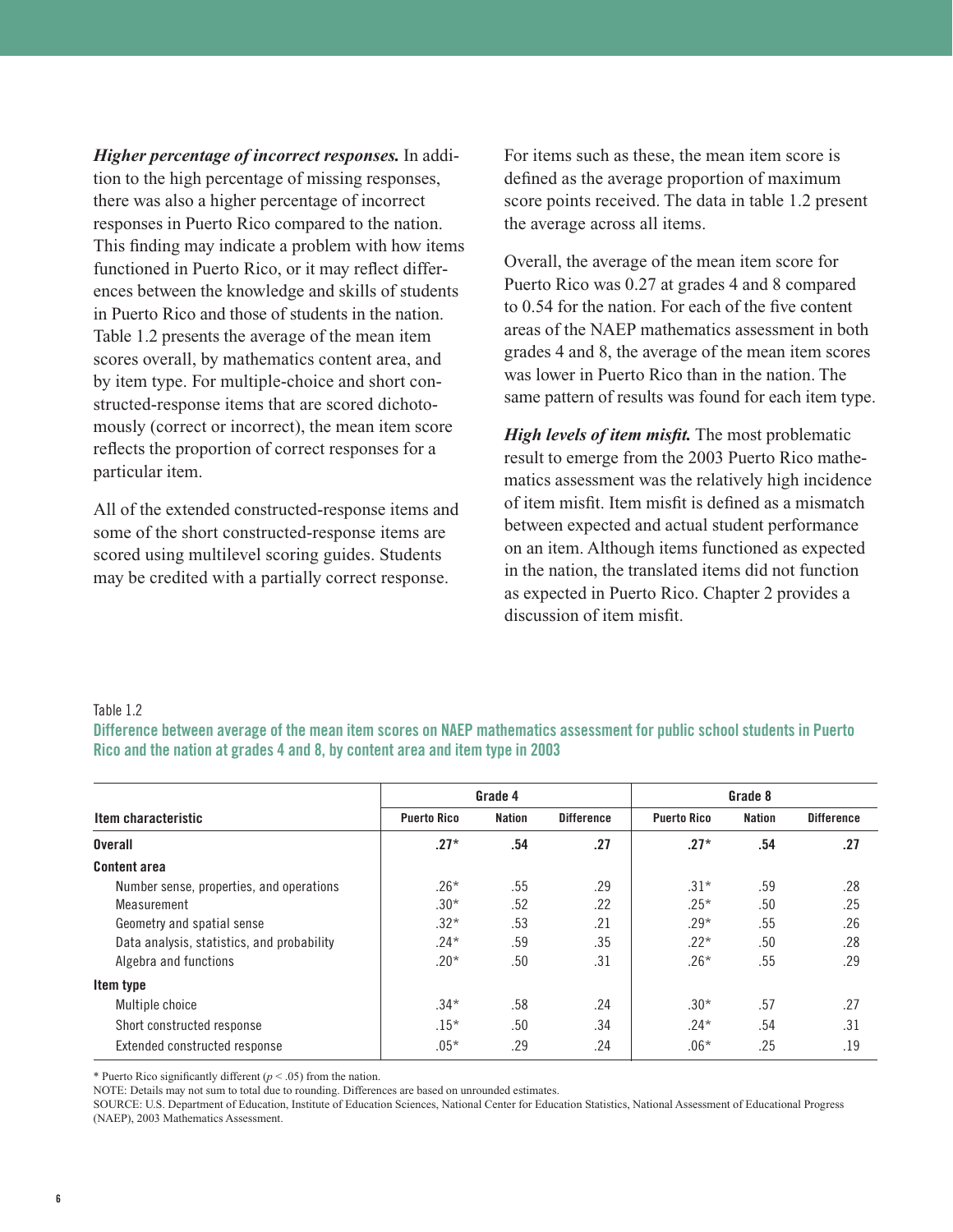## **2005 NAEP Mathematics Assessment in Puerto Rico**

The NAEP mathematics assessment was administered on a trial basis for a second time in Puerto Rico in 2005. Details of the sampling procedures and participation rates can be found on page 24 of this report. As in 2003, approximately 100 public schools and 3,000 students at each of grades 4 and 8 were sampled. In both the nation and Puerto Rico, there was a change to the content of the assessment to reflect changing curricular emphases and objectives specified in the NAEP mathematics framework. In 2005, names of some of the content areas changed, but the percentage of questions to be assessed in each of five content areas remained the same for grade 4 (figure 1.2). At grade 8, there was a 5 percent decreased emphasis on number properties and operations and a corresponding 5 percent increased emphasis on algebra compared to 2003.



Figure 1.2

Progress, National Assessment Governing Board, U.S. Department of Education, Sentember 2004

In addition to specifying content, the 2005 framework calls for an assessment that measures different levels of mathematical complexity. Each level of mathematical complexity (high, moderate, and low) includes aspects of knowing and doing mathematics, such as reasoning, performing procedures, understanding concepts, or solving problems. The level of complexity of a question is determined by

the cognitive demands that it places on students. For example, a question with a high level of complexity at grade 4 might ask students to explain and justify their solutions to a problem.

## **Changes to the 2005 Puerto Rico Administration**

Concerns about the quality of the 2003 Puerto Rico data led to three changes for the 2005 trial NAEP in Puerto Rico. These changes included enhanced translation procedures, revised administration procedures, and the addition of workshops to develop an understanding of NAEP and to encourage participation in NAEP.

*Enhanced translation procedures.* An independent translation verification review was conducted by a language translation company hired by the National Center for Education Statistics (NCES). These translation review procedures were conducted after the 2003 assessment booklets had been printed, and therefore the changes resulting from this process were first implemented for the 2005 assessment. Three other enhancements were made to the translation procedures. First, two Puerto Rico mathematics teachers were added to the expert review panel. These two teachers at grades 4 and 8 in Puerto Rico, provided valuable perspective on how students in Puerto Rico might interpret specific wording and respond to certain contexts. Second, some contexts and language used in the mathematics items were adapted to the unique linguistic and cultural characteristics of Puerto Rico. Third, the full set of background questionnaires was translated and adapted for use in Puerto Rico using the same parameters that guided the translation of the assessment items.

*Revised administration procedures.* Two changes were implemented to the administration process. First, the administration script in Puerto Rico was revised to give students explicit directions to move on to the next question rather than continue with an item for which they did not know the answer. The revised script also included extensive explanations of the different item types in the assessment. These revisions were made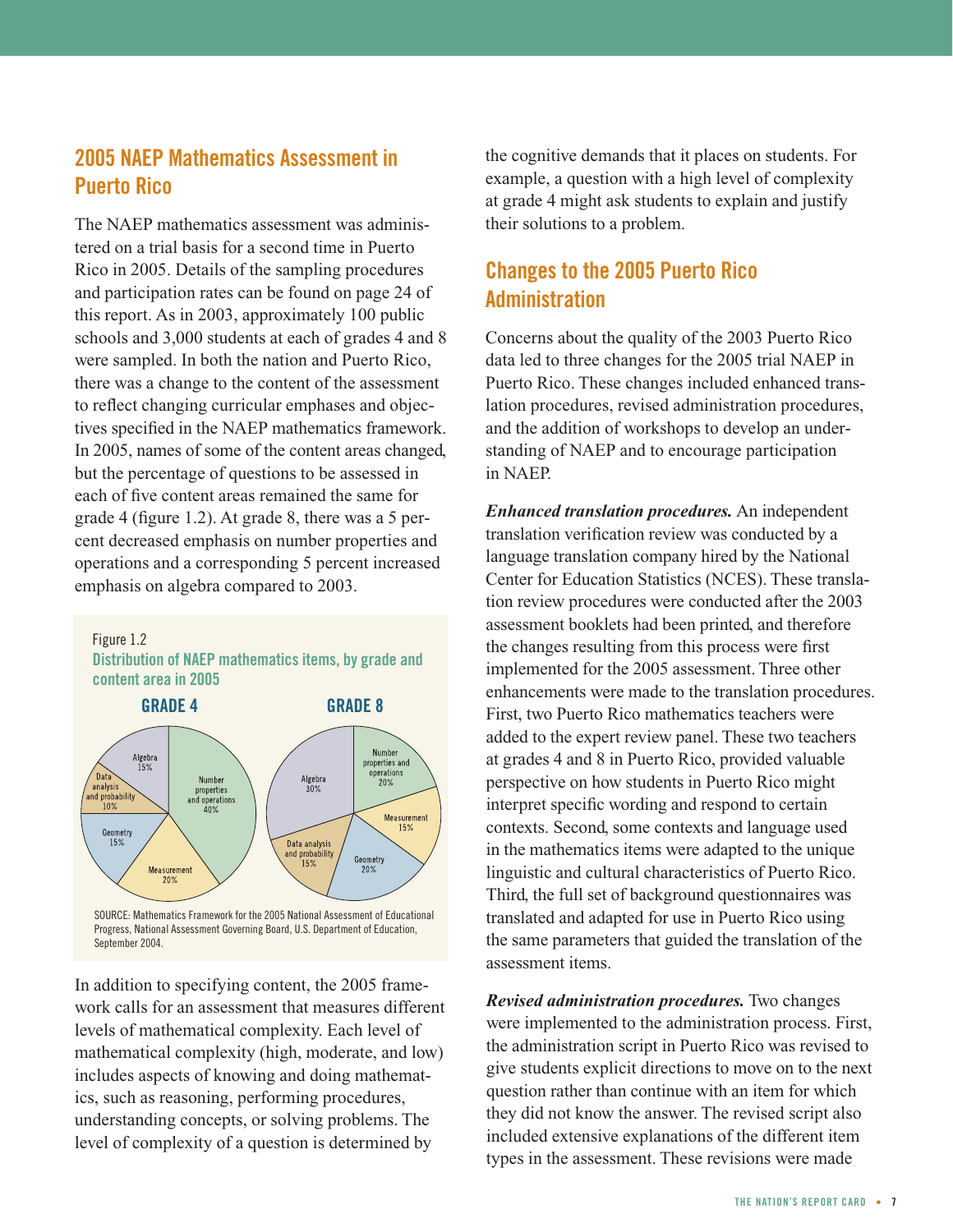because students in Puerto Rico may not have been familiar with the NAEP assessment format.

Second, in an attempt to reduce the prevalence of missing responses, students were provided with an additional 10 minutes to complete each of the two timed mathematics sections. In other participating jurisdictions, students are given 50 minutes to complete the assessment and students receiving accommodations are given an additional 10 minutes per section for a total of 70 minutes. Thus, in 2005, students in Puerto Rico were given the same amount of time to complete the assessment as were students receiving accommodations in other jurisdictions.

*Motivational workshops.* Two motivational workshops were held in San Juan and Ponce a few weeks prior to the 2005 NAEP administration. The purpose of the workshops was to increase interest in NAEP and to help administrators learn how to better encourage teachers and students to participate in the 2005 NAEP administration. About 150 principals and other administrators from the schools selected

for the 2005 assessment participated. Workshop sessions provided information about the content, purpose, and reporting goals of NAEP. Participants were given sample questions and manipulatives that had been used on past assessments, and together they explored strategies for helping students do well on assessments such as NAEP. The workshops were conducted by Spanish-speaking NAEP assessment developers and attended by representatives from the Puerto Rico Department of Education.

## **Preliminary Analysis of the 2005 Administration**

Analysis of the 2005 data from Puerto Rico indicated a decrease in the percentage of missing responses and an increase in the percentage of correct responses compared to 2003. These changes may be due to modifications in the translation and administration procedures described above or to increased student performance in grades 4 and 8, or both.

Table 1.3 shows the reduction in the percentage of missing responses between 2003 and 2005 at grades

#### Table 1.3

**Difference between average of the percentage missing responses in 2003 and 2005 on NAEP mathematics assessments for public school students in Puerto Rico at grades 4 and 8, by content area and item type**

|                                            |       | Grade 4                          |                   |       | Grade 8                          |                   |
|--------------------------------------------|-------|----------------------------------|-------------------|-------|----------------------------------|-------------------|
|                                            |       | <b>Percent missing responses</b> |                   |       | <b>Percent missing responses</b> |                   |
| Item characteristic                        | 2003  | 2005                             | <b>Difference</b> | 2003  | 2005                             | <b>Difference</b> |
| $0$ verall $1$                             | $25*$ | 11                               | 14                | $18*$ | 9                                | 9                 |
| <b>Content area</b>                        |       |                                  |                   |       |                                  |                   |
| Number sense, properties, and operations   | $24*$ | 10                               | 13                | $15*$ | 8                                |                   |
| Measurement                                | $22*$ | 9                                | 13                | $17*$ | 8                                | 8                 |
| Geometry and spatial sense                 | $25*$ | 13                               | 12                | $25*$ | 13                               |                   |
| Data analysis, statistics, and probability | $30*$ | 14                               | 16                | $20*$ | 11                               | 9                 |
| Algebra and functions                      | $26*$ | 12                               | 14                | $16*$ | 6                                | 9                 |
| Item type                                  |       |                                  |                   |       |                                  |                   |
| Multiple choice                            | $16*$ | 6                                | 10                | $11*$ | 4                                |                   |
| Short constructed response                 | $37*$ | 18                               | 19                | $28*$ | 17                               |                   |
| Extended constructed response              | $66*$ | 37                               | 29                | $59*$ | 30                               | 29                |

\* 2003 significantly different  $(p < .05)$  from 2005.

<sup>1</sup> The NAEP mathematics framework used in 2003 differs from the framework used in 2005. The table lists the content areas for 2003. In 2005, the content areas were number properties and operations, measurement, geometry, data analysis and probability, and algebra.

NOTE: Average percentage of missing responses is calculated using those items that were administered in both 2003 and 2005. Missing responses include omitted and not reached items. Differences are based on unrounded estimates.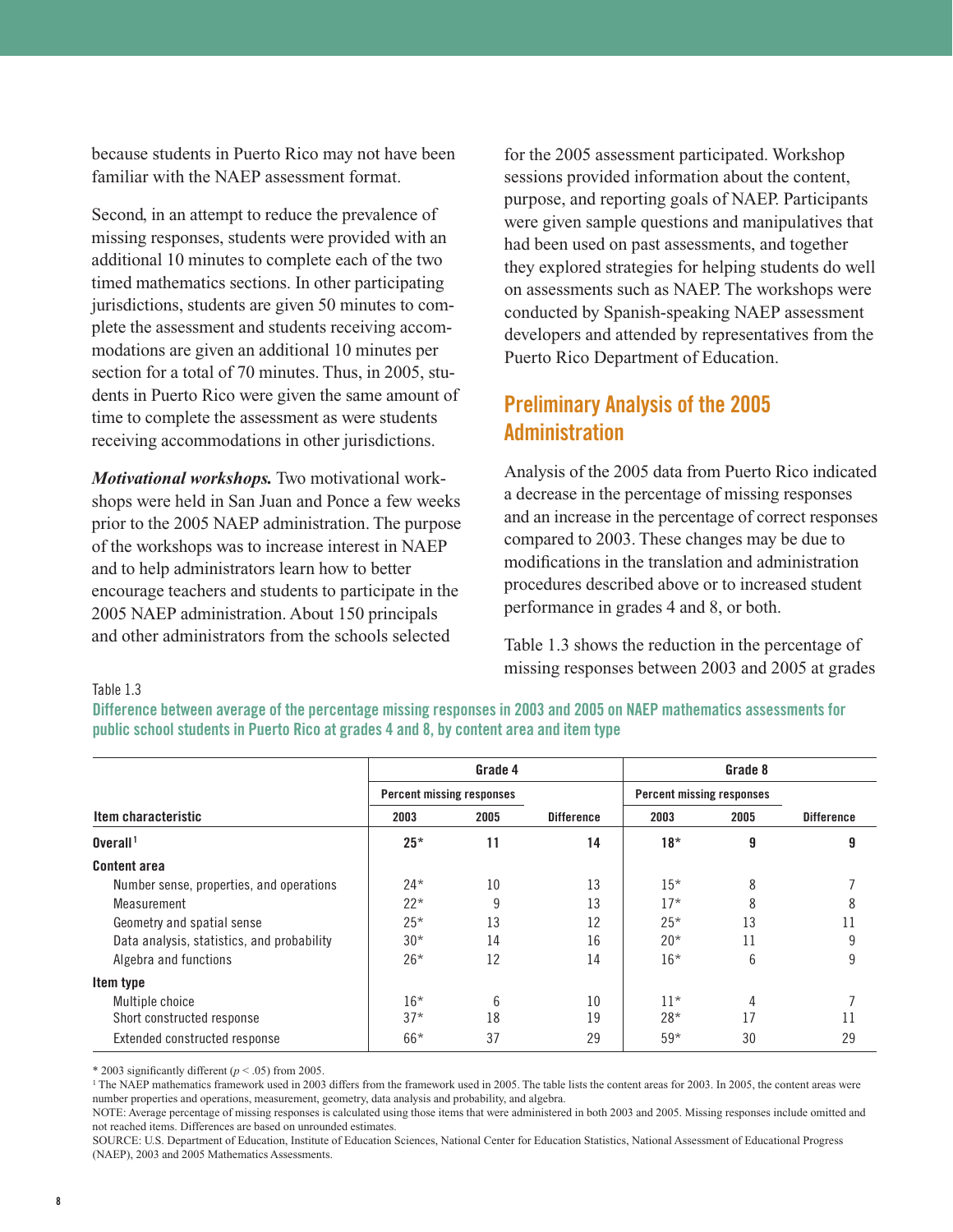4 and 8. Items that were common across the two assessment years (2003 and 2005) were used in this analysis. For each content area and for each item type and grade, the average percentage of missing responses in 2005 was lower than in 2003 (table 1.3). Nevertheless, the amount of missing responses remains higher in Puerto Rico than in the nation.

Table 1.4 shows the average of the mean item scores in 2003 and 2005 by grade and item type. There were significant improvements at grades 4 and 8 overall and for some of the content areas.With the exception of grade 4 multiple-choice items, the average of the mean item score increased from 2003 to 2005 for all item types at each grade level. Despite these improvements, large mean item differences remain between Puerto Rico and the nation.

The changes made between the 2003 and 2005 administrations were intended to address concerns about the quality of the 2003 data. Results of the 2005 administration showed higher mean item scores and lower percentages of missing data compared to 2003. However, assessment scores in Puerto Rico continued to lag significantly behind the rest of the nation. Further, in Puerto Rico there are more missing responses to items and lower mean item scores compared to the nation. Details of the performance of students in Puerto Rico can be found in *Mathematics 2003 and 2005 Performance in Puerto Rico: Highlights* available at http:// nationsreportcard.gov/puertorico\_2005/. As described in chapter 3, additional analyses were undertaken to address concerns about the extent to which translated items used in Puerto Rico did not function as expected.

#### Table 1.4

**Difference between the average of the mean item scores on 2003 and 2005 NAEP mathematics assessments administered to public school students in Puerto Rico, by content area and item type**

|                                            | Grade 4    |      |                   |            | Grade 8 |                   |
|--------------------------------------------|------------|------|-------------------|------------|---------|-------------------|
|                                            | Mean score |      |                   | Mean score |         |                   |
| Item characteristic                        | 2003       | 2005 | <b>Difference</b> | 2003       | 2005    | <b>Difference</b> |
| Overall <sup>1</sup>                       | $.27*$     | .28  | .02               | $.27*$     | .28     | .02               |
| <b>Content area</b>                        |            |      |                   |            |         |                   |
| Number sense, properties, and operations   | $.27*$     | .29  | .02               | $.28*$     | .30     | .02               |
| Measurement                                | .28        | .28  | .01               | .21        | .22     | .01               |
| Geometry and spatial sense                 | $.32*$     | .35  | .03               | $.29*$     | .31     | .02               |
| Data analysis, statistics, and probability | .23        | .23  | #                 | $.23*$     | .26     | .02               |
| Algebra and functions                      | $.23*$     | .25  | .02               | $.29*$     | .31     | .02               |
| Item type                                  |            |      |                   |            |         |                   |
| Multiple choice                            | .33        | .34  | .01               | .28*       | .30     | .01               |
| Short constructed response                 | $.16*$     | .20  | .04               | $.25*$     | .27     | .02               |
| Extended constructed response              | $.03*$     | .07  | .04               | $.11*$     | .14     | .03               |

# Rounds to zero.

\* 2003 significantly different (p < .05) from 2005.

NOTE: Average of the mean item scores is calculated using those items that were administered in both 2003 and 2005. Differences are based on unrounded estimates.

<sup>1</sup> The NAEP mathematics framework used in 2003 was revised in 2005. The table lists the content areas for 2003. In 2005, the content areas were number properties and operations, measurement, geometry, data analysis and probability, and algebra.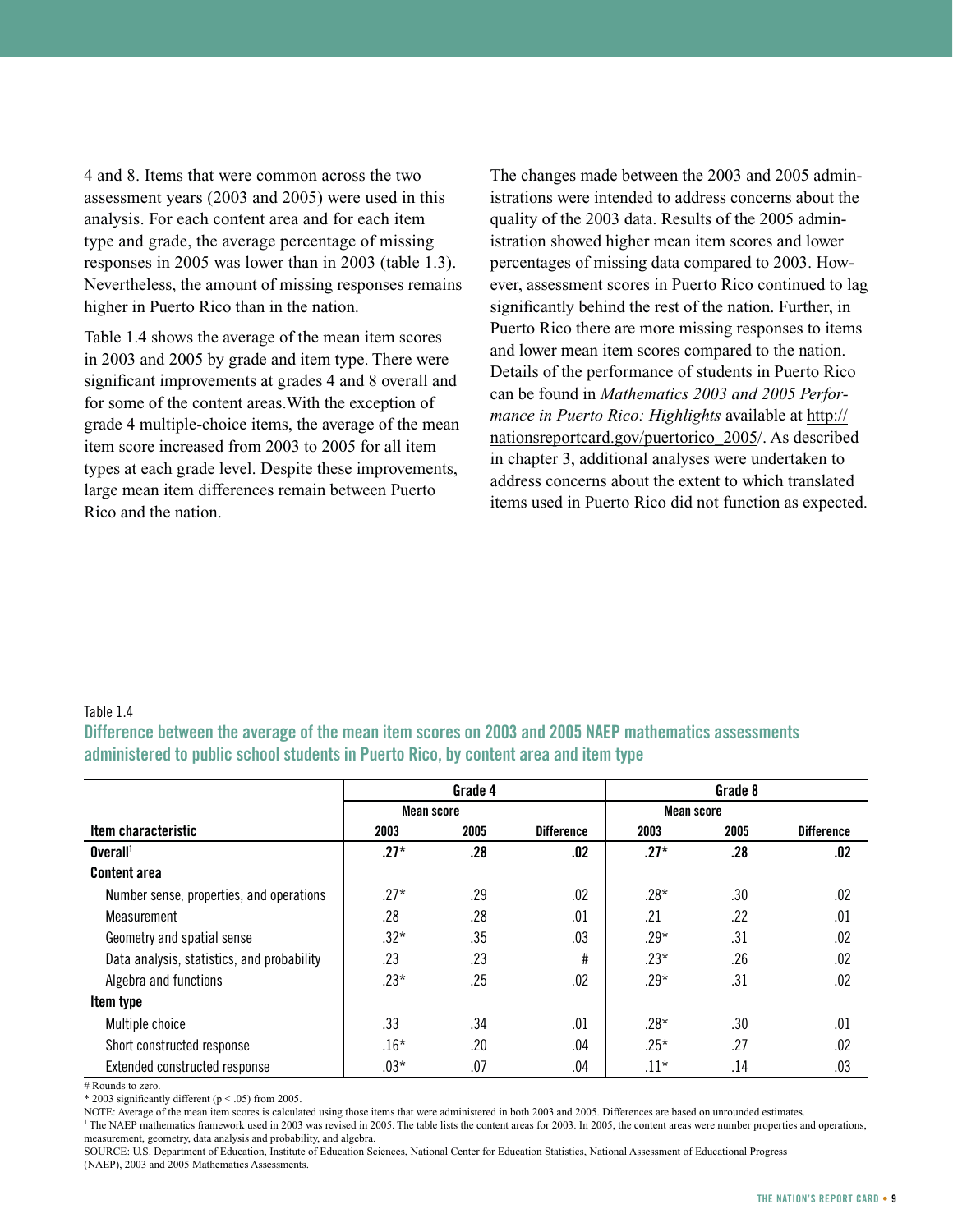

## **Chapter 2 Understanding Misfit of Items**

**The NAEP mathematics assessment consists of a set of items designed to measure a variety of ways of knowing and doing mathematics. Each student responds to a subset of the total items in each of the five content areas. Responses are scored, and performance is reported for groups of students not for individuals. Using item response theory (IRT) models, performance can be predicted on any given item. The relationship between predicted and actual performance is fundamental to producing the NAEP scale for reporting results. Preliminary analyses of the Puerto Rico 2003 results showed a discrepancy between actual and predicted performance for a large number of items (item misfit). This chapter provides a discussion of item misfit and its implications for interpreting the Puerto Rico results.**

## **Predicting Student Performance**

The NAEP scales are designed to measure proficiency with respect to a framework of knowledge and skills. The assessment items are examples of the knowledge and skills represented in the framework. Like many other assessment programs, NAEP releases some items and replaces them with new ones in the next assessment. Therefore, NAEP requires mechanisms for reporting performance on the same scale even though the items change over time.

Statistical models based on Item Response Theory (IRT) are used to estimate the distribution of student proficiency on the NAEP scale and link different items to a common scale (Lord 1980; Hambleton, Swaminathan, and Rogers 1991; Embretson and Reise 2000). IRT models characterize each item on an assessment. For any given item, the probability of a correct response (0.0 to 1.0) can be plotted against a continuum of proficiency levels.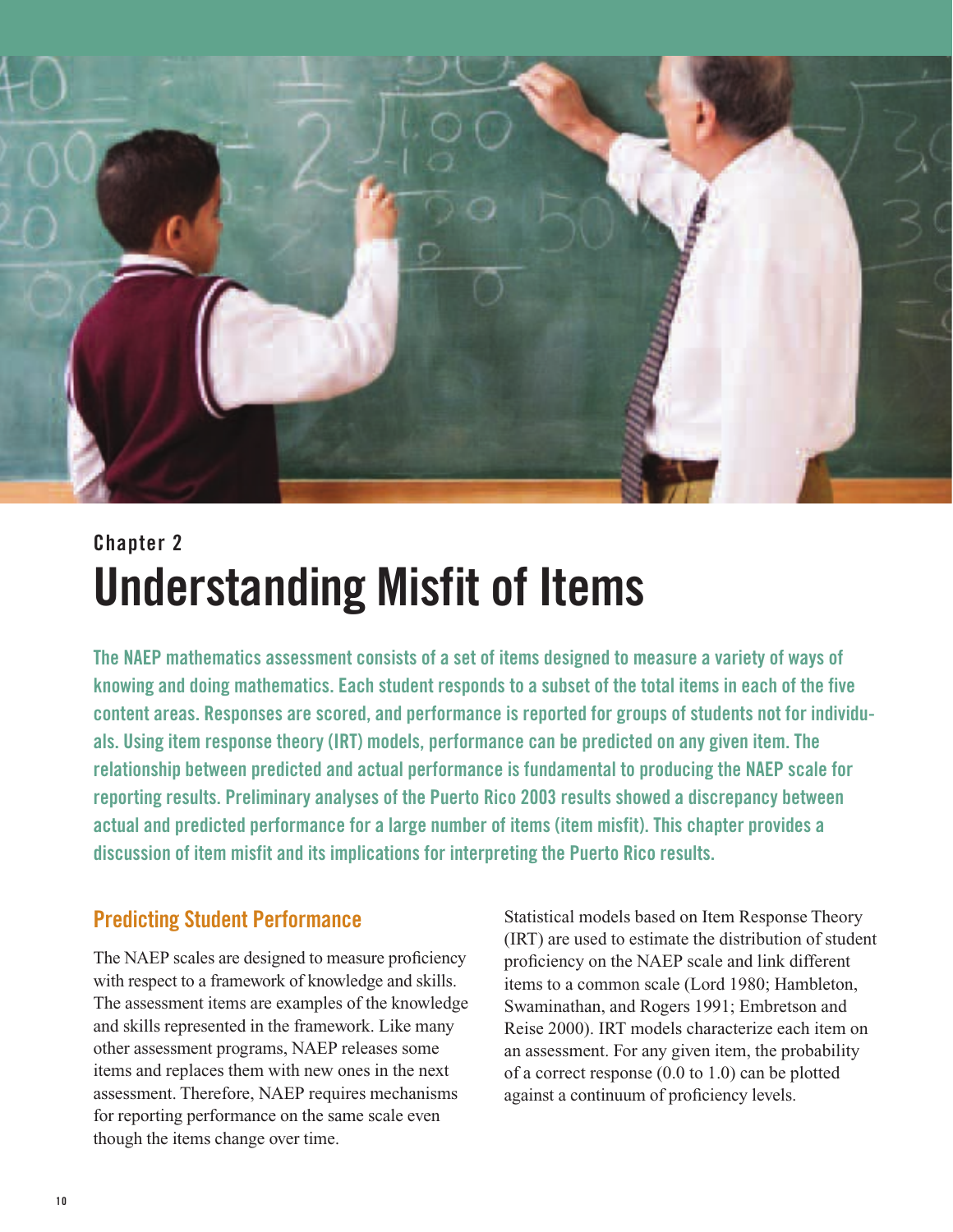Typically, the resulting item characteristic curve (ICC) shows that as proficiency or ability level increases, the probability of a correct response increases as well.2 More proficient students (higher mathematical ability) are more likely than less proficient students to answer an item correctly.

The form of the ICC is determined by item difficulty and item discrimination. The more difficult an item, the lower the probability of a correct response by students with low mathematics knowledge and skill (low ability or proficiency). Item discrimination is reflected in the steepness of the ICC. Thus, the steeper the curve (slope), the better an item can discriminate between those with more or less proficiency. These characteristics of the ICC are useful in examining the correspondence between expected and actual performance on a set of items.

## **Item Misfit**

An ICC establishes the expected performance of students. The extent to which students actually perform as expected on an item is referred to as item fit. Item fit is evaluated by comparing the proportion of examinees within a relatively narrow proficiency range who respond correctly to an item with the expected performance of examinees in that range. Discrepancy between expected and actual performance is defined as item misfit.

In Puerto Rico, some items exhibited item misfit. To illustrate the concept of item misfit, it is helpful to first consider the ICC for a perfectly fitting item (figure 2.1). In the figure, each circle represents the actual performance of a set of examinees. Those at the low end of the proficiency scale have a low probability of a correct item response. As the curve shifts to the right, students with a greater proficiency have a higher probability of correctly answering this item. In this figure, actual performance (circles) falls directly on the ICC.

<sup>2</sup> Theta is used to denote ability or proficiency on the underlying construct the assessment is attempting to measure/estimate. The measure of ability has no inherently meaningful units of measurement. The most common, albeit arbitrary, choice of the theta scale is one in which the mean is zero and the standard deviation is 1, the z score scale.

Figure 2.2 illustrates a discrepancy between actual performance and expected performance. Circles above the line show groups of students who performed better than expected, and circles below the line show students who did not perform as well as expected on this item. As noted above, for a perfectly fitting item, most of the less proficient students are expected to get the item wrong, and most of the more proficient students are expected to get the item right. In figure 2.2, the probability of a correct response was higher or lower than expected for a given proficiency level.



**Example of an item characteristic curve of a perfectly**

Figure 2.1

 $\circ$  Actual Performance  $\qquad$  - Expected Performance





 $\circ$  Actual Performance  $\qquad -$  Expected Performance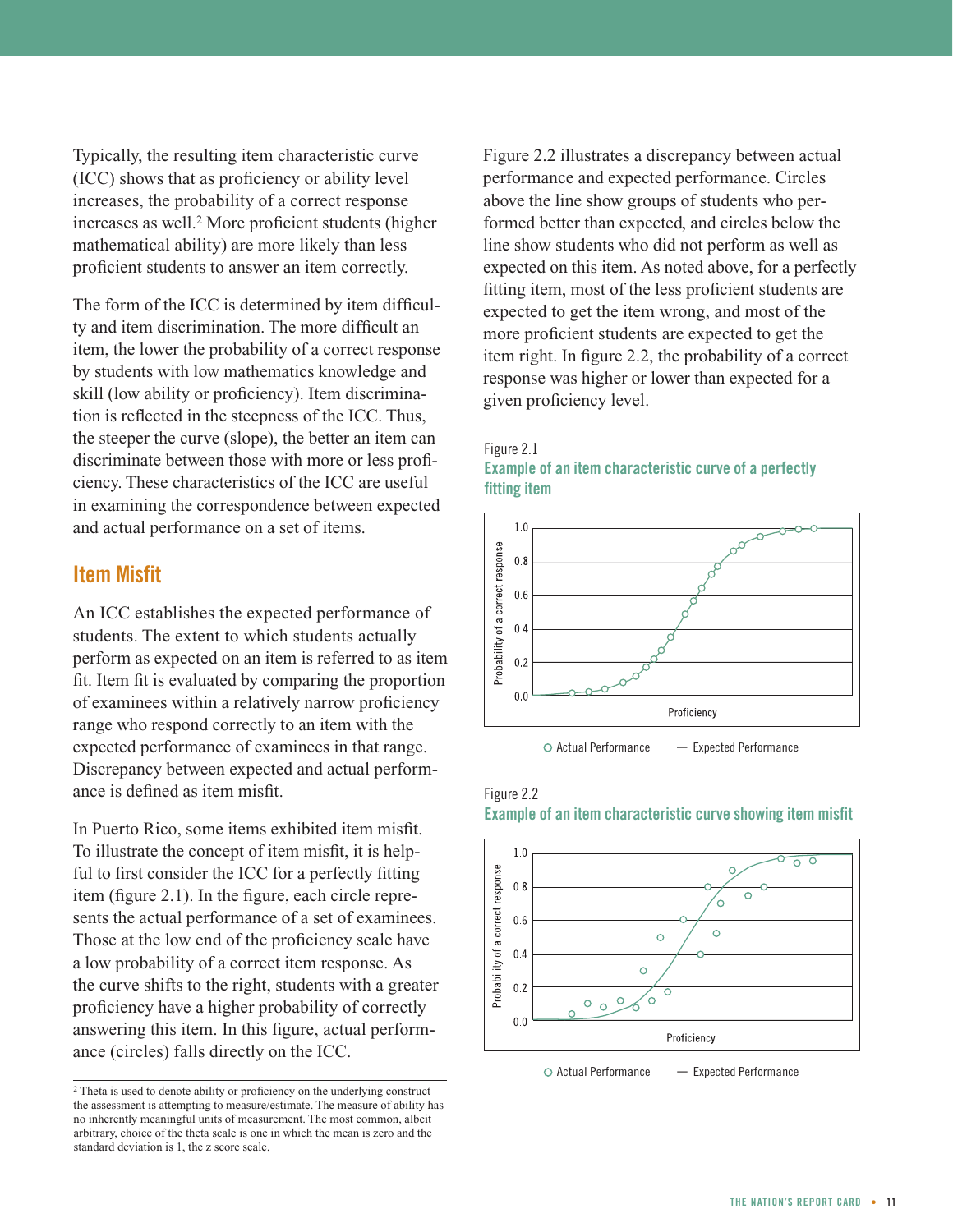## **Sources of Item Misfit**

Expected performance on the 2003 NAEP mathematics items was estimated from the national sample (all participating jurisdictions except Puerto Rico). The high levels of item misfit in Puerto Rico may indicate curricular differences between Puerto Rico and the nation, or translation errors, or an assessment that is too difficult, or some combination of these issues.

*• Curricular differences.* Jurisdictions differ in when they teach certain skills or concepts. For example, one jurisdiction may teach multiplication of fractions in grade 4 while another teaches it in grade 5. A student who is proficient in mathematics, but who has not yet been taught multiplication of fractions, would have difficulty solving an item of this type.



*• Translation.* In Puerto Rico, NAEP is administered using a Spanish language instrument. For the 2003 assessment, the focus of the translation process was on developing a single Spanish version that could be universally administered to students of Puerto Rican, Cuban, Mexican, Central American, and Spanish ancestry. In subsequent assessments, a translation review process evaluated the appropriateness of the translations for administration in Puerto Rico only. The process of translating the assessment from English to Spanish may result in subtle changes that alter the meaning of an item, or make assessment items easier or more difficult.

*• Mismatch between assessment difficulty and student proficiency.* Item difficulty was estimated based on item tryouts with the national sample. Items were not pilot tested in Puerto Rico prior to the 2003 administration. Some of the items may have been at a different level of difficulty for students in Puerto Rico than for students in the nation. A battery of assessment items that is more difficult than the students' levels of proficiency can increase item non-response, guessing, and confound proficiency with speed. Preliminary analysis of the 2003 data showed higher levels of missing responses and more incorrect responses for students in Puerto Rico compared to students in the national sample.

## **Implications of Item Misfit**

Although many of the NAEP assessment items did not function as expected in Puerto Rico, this does not preclude reporting the Puerto Rico data on the NAEP scale. Item misfit indicates a discrepancy between actual and predicted performance and suggests the need for further analysis to (1) understand the nature of the item misfit, and (2) evaluate the implications of the item misfit for reporting Puerto Rico results on the NAEP scale.

These issues can be addressed by examining the ICCs of items that do not function as expected. The sample graphs 2.3 and 2.4 include standard error bars that display the margin of error around each point. Where the margin of error grows too large to display, the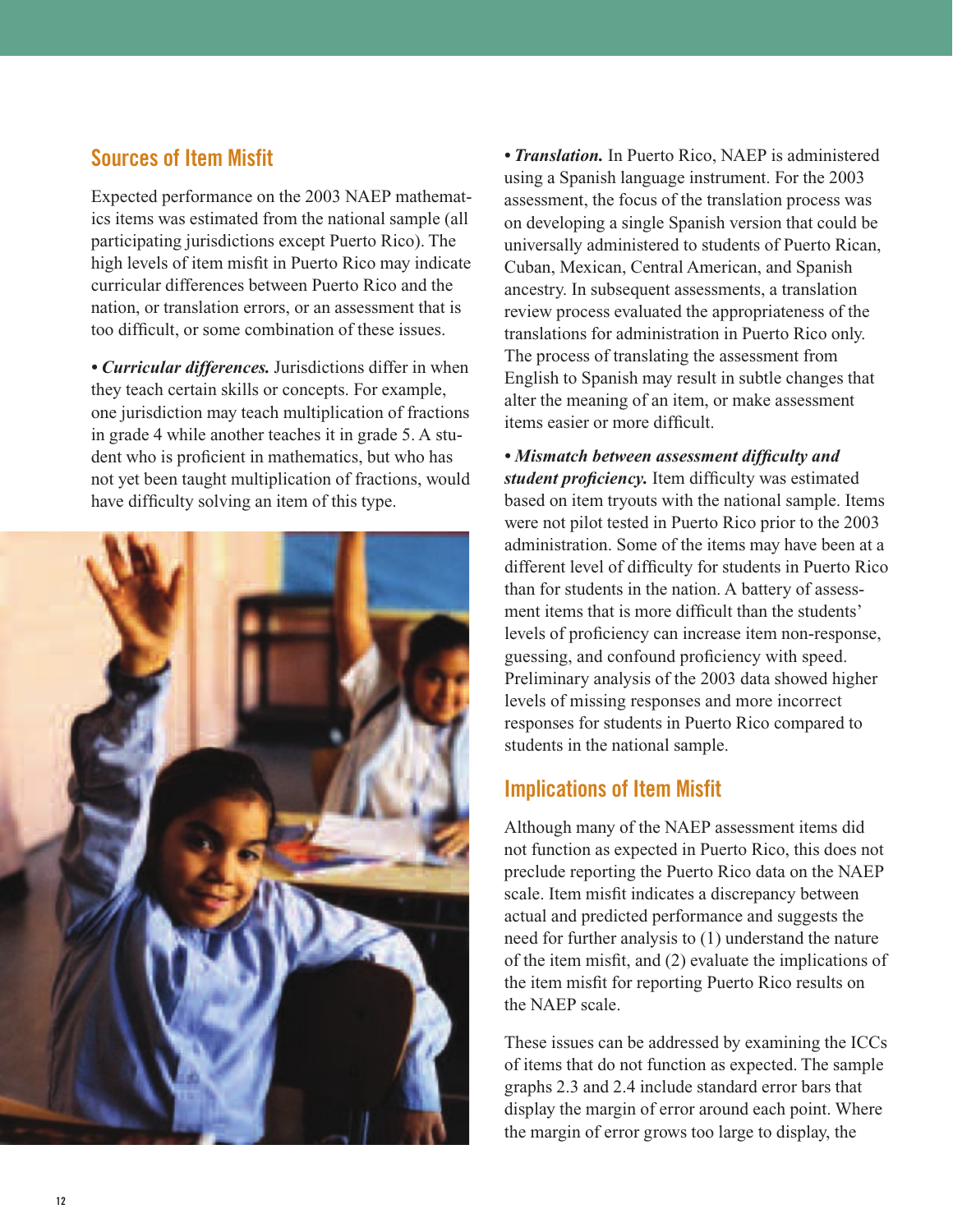points are displayed as empty circles indicating that not enough students are at that proficiency range to provide meaningful data.

*• Items too difficult for the population.* Figure 2.3 shows an example of an item that is too difficult for the examinees. Two things are important to notice here. First, actual student performance (circles) is below the curve of the predicted performance except at the highest levels of proficiency. Second, there are very few students in Puerto Rico who are at the higher end of the proficiency scale. Items such as these do not contribute much to estimates of overall student proficiency because the vast majority of students get the item wrong.

#### Figure 2.3

**Example of an item characteristic curve for an item that is too difficult for students**



NOTE: Circles indicate actual student performance. Empty circles indicate insufficient numbers of students at a proficiency level to provide meaningful data.

#### Figure 2.4

#### **Example of an item characteristic curve of an item that is relatively unrelated to student proficiency**



NOTE: Circles indicate actual student performance. Empty circles indicate insufficient numbers of students at a proficiency level to provide meaningful data.



*• Item performance unrelated to proficiency.* Figure 2.4 presents an item that is relatively unrelated to student proficiency. Performance on the item is expected to increase with increased proficiency (upward curve at the right of the graph). However, in Puerto Rico, actual student performance (indicated by the circles) is relatively flat. For this item, the probability of getting the answer correct is not related to student proficiency. Students with more mathematics knowledge and skill (high end of the proficiency scale) have the same probability of getting this item correct as do students with less mathematics knowledge and skill (low end of the proficiency scale).

The item may have been difficult for students in Puerto Rico because the concept had not been sufficiently introduced prior to the assessment. Alternatively the item may have been difficult for students in Puerto Rico to understand due to errors in translation from English to Spanish that changed the meaning of the item, or perhaps more than one correct or nearly correct response has been introduced through translation. Such items do not create bias in that they will not lead to systematically higher or lower scores, but they do increase the measurement error (precision with which performance can be estimated).

In sum, many of the NAEP items functioned differently in Puerto Rico than predicted. Item misfit primarily affects aggregate statistics by reducing the precision of the estimates. Item misfit may signal problems with the assessment and potentially biased results. However, the results may be an accurate reflection of the proficiency of the group being assessed. Chapter 3 examines the accuracy of the Puerto Rico results in terms of the NAEP scale.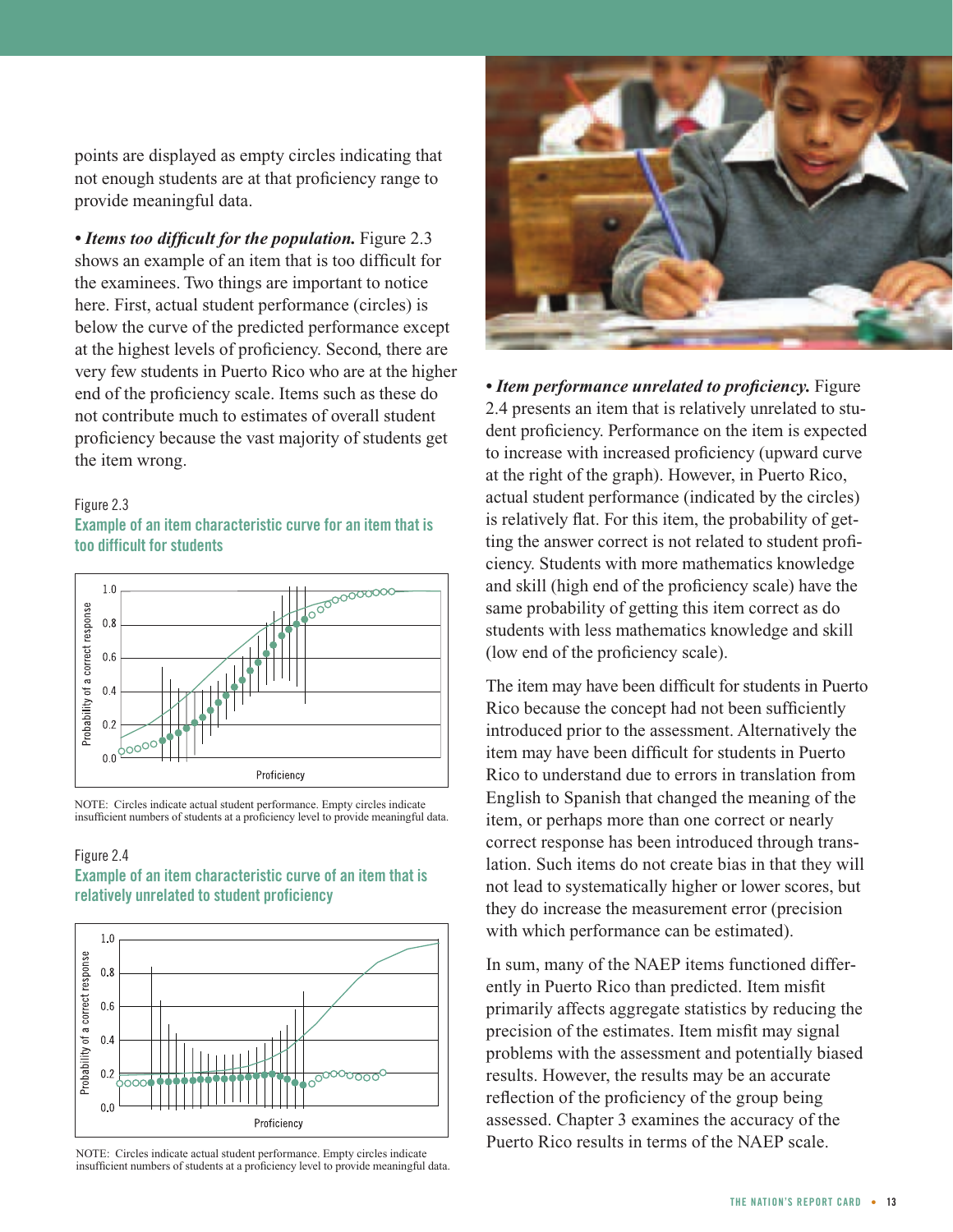

## **Chapter 3 Reporting Puerto Rico Results on the NAEP Scale**

**The Puerto Rico results for 2003 and 2005 were not reported with those of other jurisdictions because of concerns that translated items used in Puerto Rico were not functioning as expected. A set of analyses was conducted to examine whether the NAEP mathematics assessment measured student achievement in Puerto Rico in the same way that it measured student achievement in the nation. This chapter describes the analyses and the implications for reporting Puerto Rico results on the NAEP scale.**

In future NAEP administrations, the intent is to include Puerto Rico as part of the national sample. Although Puerto Rico participated in NAEP mathematics assessments in 2003 and 2005, results were not included in the overall national estimates because of concerns about the quality of the Puerto Rico data. In Puerto Rico there were higher amounts of missing data, fewer correct responses, and higher levels of item misfit compared to the nation. The release of the 2003 and 2005 results was delayed pending additional analyses to examine the accuracy of the Puerto Rico results in terms of the NAEP scale.

The analyses proceeded in four steps. First, items identified as problematic for Puerto Rico in the 2003 and 2005 NAEP mathematics assessment were removed from the total set of administered items to produce a reduced set of items. Second, content coverage in terms of the five NAEP mathematics content areas was compared for the full and reduced sets of items. Third, the two sets of items were calibrated and placed on the NAEP scale to allow for comparisons. Fourth, performance on the full set of items was compared to performance on the reduced set of items for Puerto Rico, the nation,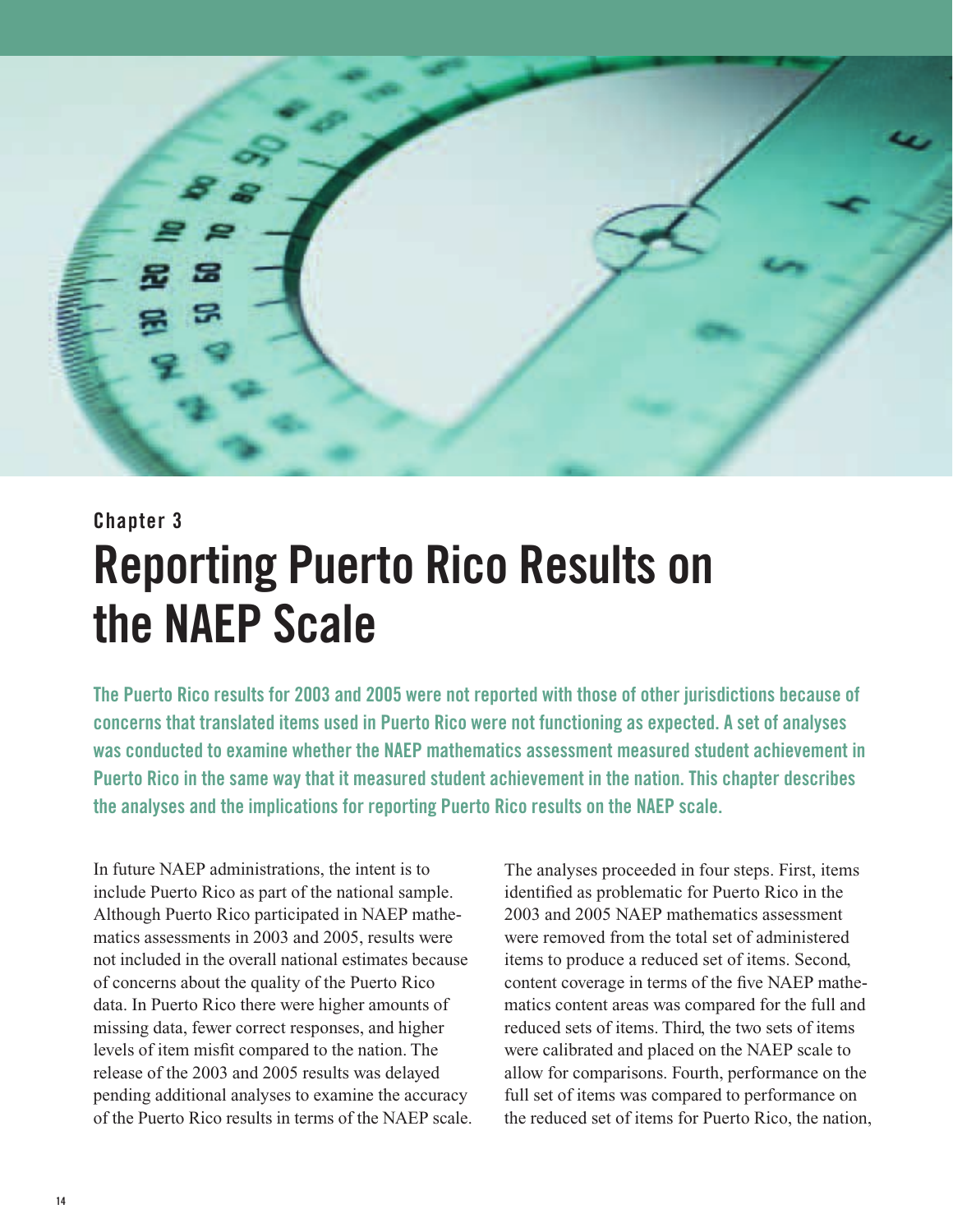and the jurisdictions comprising the national sample. In conducting these analyses, comparisons are made for public school students because only public school students in Puerto Rico participated in the NAEP mathematics assessments in 2003 and 2005.

## **Identification of Problematic Items**

Items were identified as problematic for one of two reasons: (1) translation errors and differential item functioning, and (2) items that did not function well in Puerto Rico.

#### *Translation errors and differential item functioning.*

One possible explanation for item misfit is translation errors. Following the preparation of the 2003 test booklets, an independent translation review was undertaken by a language translation company at the request of NCES. The translation verification process classified items as having no translation errors, minor errors, moderate errors, or severe errors. However, even severe translation errors did not account for most of the item misfit in Puerto Rico.

All items used in the NAEP 2003 mathematics assessment underwent an analysis of differential item function  $(DIF)$ ,<sup>3</sup> a technique to identify item misfit. For each DIF analysis, the performance of Puerto Rico (the focal group) was compared to the performance of the following reference groups: the nation, District of Columbia, Virgin Islands, American Samoa, and students in the national public sample who identified themselves as Puerto Rican. The goal was to determine whether items functioned differently in Puerto Rico than in the nation or other jurisdictions for reasons unrelated to ability. Results indicated that items flagged as having significant DIF did not account for most or all of the item misfit.



Items from the 2003 NAEP mathematics assessment identified as (1) having severe translation errors, and (2) as displaying significant DIF were considered problematic. The translation errors identified in 2003 were corrected prior to the 2005 NAEP administration in Puerto Rico. Consequently, the translation review and DIF analysis of items with translation errors were not repeated for the 2005 data.

#### *Items that did not function well in Puerto Rico.*

In 2003 and 2005, the majority of items identified as problematic were items that did not function well for the Puerto Rico sample. These included (1) items which were not correlated with total score for the Puerto Rico sample; (2) items with no variance in response for the Puerto Rico sample; (3) items that did not discriminate between students with more or less ability (flat ICC for Puerto Rico); and (4) items that exhibited misfit between the theoretical and empirical ICCs for the Puerto Rico sample.

<sup>&</sup>lt;sup>3</sup> An item exhibits DIF if the probability of doing well on the item depends on group membership, even after controlling for ability. The DIF methods used in this analysis were the Mantel-Haenszel chi-square procedure for dichotomous items and the Mantel procedure for polytomous items (Holland and Wainer 1993).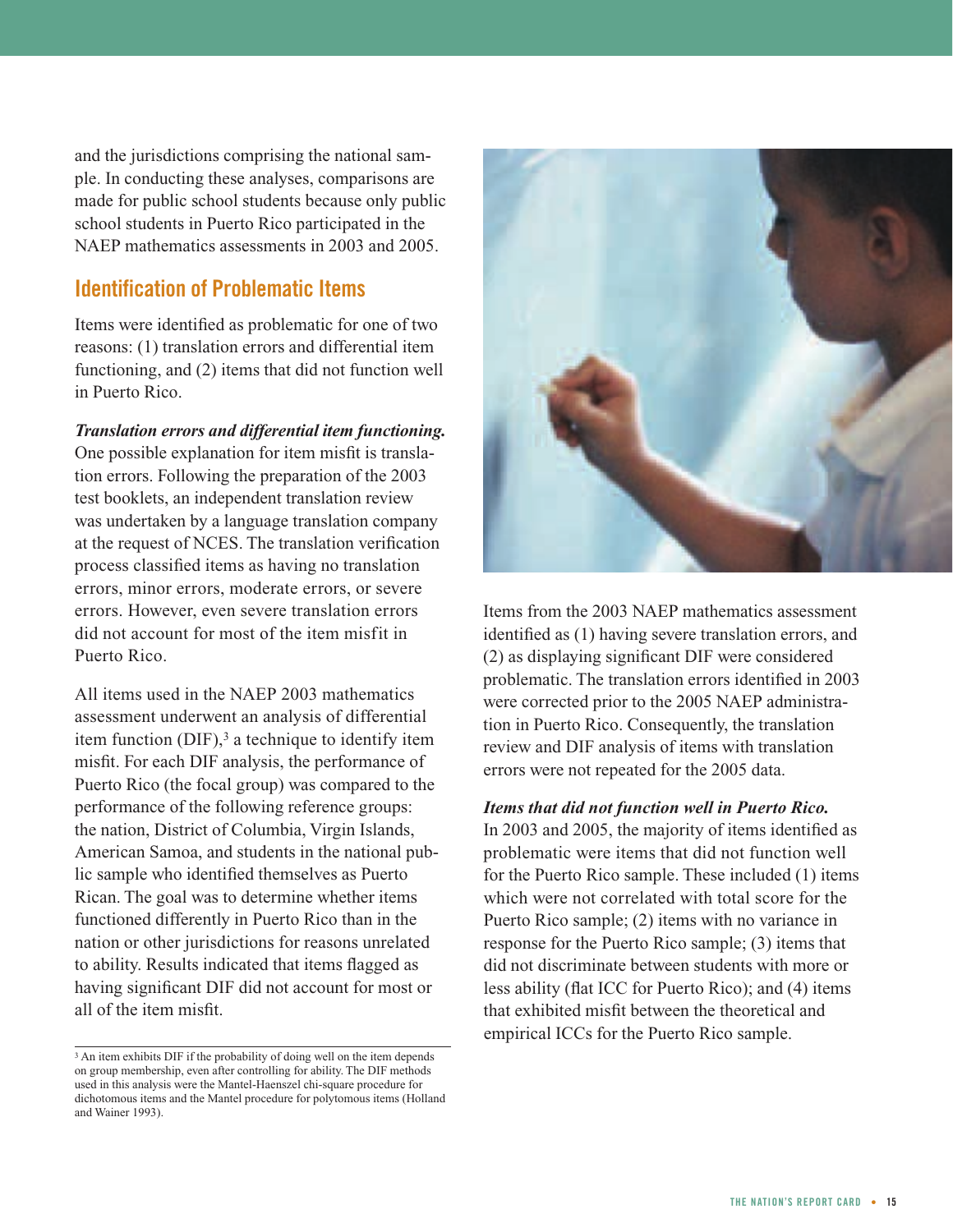## **Content Coverage of Full and Reduced Item Sets**

Problematic items were removed from the full set of items to create a reduced set of items at grades 4 and 8 for 2003 and 2005. On average, across years and grades, 30 percent of items were eliminated from the total set of items (figure 3.1).

#### Figure 3.1

**Percentage of total NAEP mathematics assessment items eliminated, by year and grade**



SOURCE: U.S. Department of Education, Institute of Education Sciences, National Center for Education Statistics, National Assessment of Educational Progress (NAEP), 2003 and 2005 Mathematics Assessments.

Removing items from the total set of items could change the construct being measured or shift the emphasis from one content area to another. Because the reduced set of items is a subset of the full set of items, chi square tests were used to compare the distribution of kept items (items that comprise the reduced set) to the distribution of dropped items (total items minus kept items). As shown in table 3.1, the percentage distribution of items by content area and by mathematical ability for the reduced set of items is not significantly different from the corresponding distribution of items for the dropped set of items used in the NAEP 2003 administration. The percentage of items by item type in the reduced set differed significantly from the distribution by item type in the dropped set. For 2005, the pattern of results was the same at grade 4. At grade 8, the distribution of dropped items by content area, item type, or mathematical ability did not differ significantly from the distribution of kept items in 2003 or 2005. Appendix A includes additional information on the dropped, kept, and full sets of items.

#### Table 3.1

**Percentage distribution of dropped, kept, and full item sets at grade 4 for NAEP mathematics assessment, by item characteristics in 2003**

| Item characteristic                        | <b>Dropped</b> | Kept | Full |  |
|--------------------------------------------|----------------|------|------|--|
| <b>Content area</b>                        |                |      |      |  |
| Numbers sense, properties, and operations  | 32             | 47   | 42   |  |
| Measurement                                | 19             | 17   | 18   |  |
| Geometry and spatial sense                 | 18             | 14   | 15   |  |
| Data analysis, statistics, and probability | 11             | 11   | 11   |  |
| Algebra and functions                      | 21             | 11   | 15   |  |
| Item type*                                 |                |      |      |  |
| Multiple choice                            | 79             | 57   | 64   |  |
| Short constructed response                 | 18             | 39   | 32   |  |
| Extended constructed response              | 4              | 5    | 4    |  |
| <b>Mathematical ability</b>                |                |      |      |  |
| Conceptual understanding                   | 46             | 37   | 40   |  |
| Problem solving                            | 40             | 34   | 36   |  |
| Procedural knowledge                       | 14             | 29   | 24   |  |

\* Distribution of dropped items significantly different  $(p < .05)$  from distribution of kept items.

NOTE: Detail may not sum to totals due to rounding.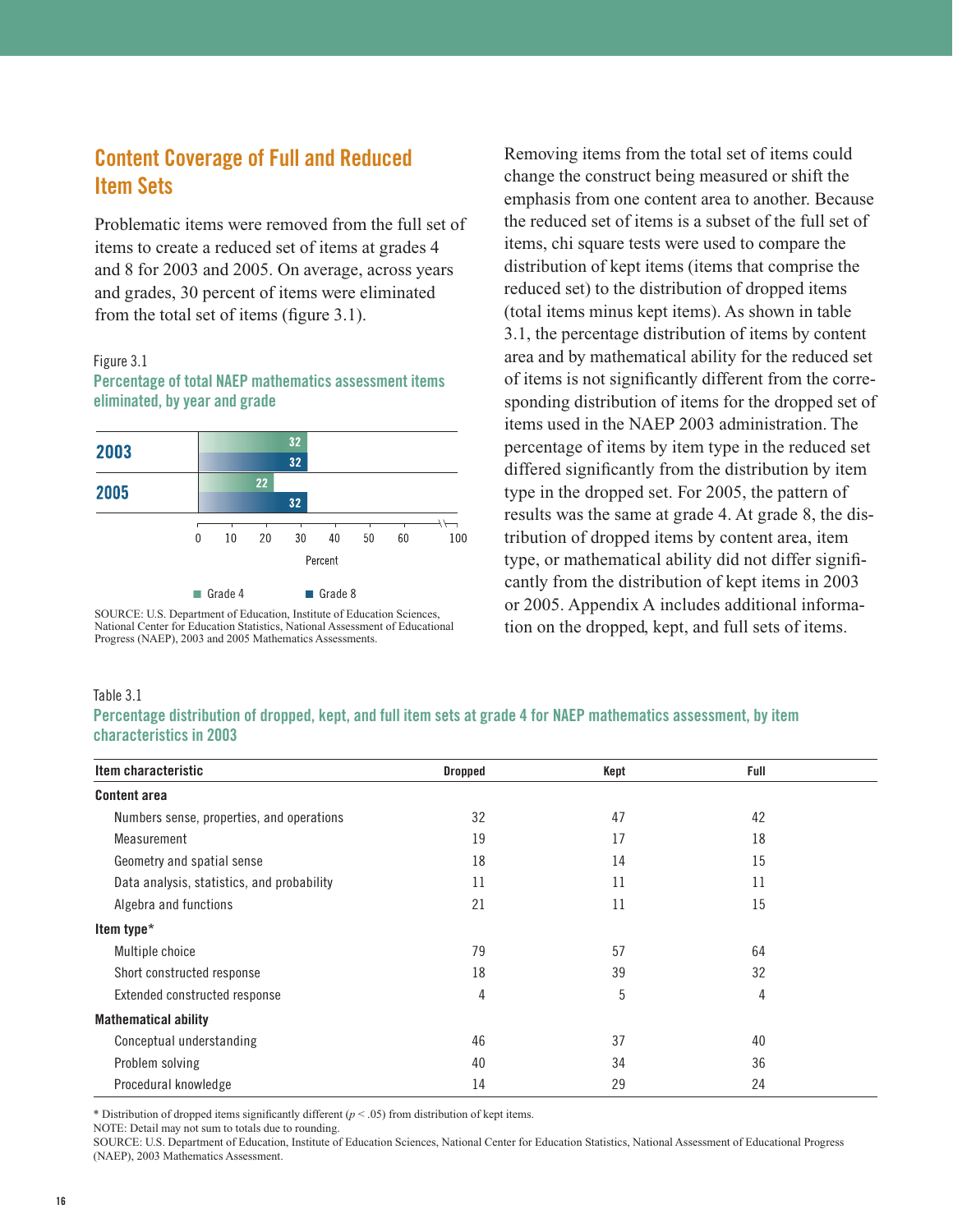Table A-1 shows the percentage distribution of dropped, kept, and full sets of items at grade 4, by year and item characteristics. Table A-2 shows the percentage distribution of dropped, kept, and full set of items at grade 8, by year and item characteristics. Table A-3 shows the minimum and maximum mean item scores for the full and reduced sets of items for Puerto Rico and the nation, by grade and year.

## **Calibration of Full and Restricted Scales**

Two scales were created—a full scale and a restricted scale. The full scale was based on the total set of NAEP mathematics items administered in 2003 and 2005. The restricted scale was based on a reduced set of items (those items remaining after excluding the problematic items). For the restricted scale, it was necessary to recalibrate the assessment to account for the changes in the treatment of the test items (exclusion of problematic items) and the inclusion of Puerto Rico students. Consistent with procedures used in the operational NAEP, the five mathematics subscales were calibrated separately and then combined in a linear combination.

Linking constants were calculated to transform the restricted-scale results from 2003 to those from the full-scale in 2003, thus placing them on the NAEP scale and allowing the results to be compared.4 The 2005 restricted-scale results were then linked to the 2003 restricted-scale results using standard NAEP procedures. The methodology used to equate scores during this linking procedure can introduce error into the estimates of student ability. However, the statistical procedures and methodology needed to properly estimate the impact of the linking error in this context have not been developed for NAEP.

<sup>4</sup> NAEP uses common population linking procedures (Allen, Donoghue, and Schoeps 2001).

## **Comparison of Full and Restricted Scales**

Full- and restricted-scale comparisons were conducted for Puerto Rico, the nation, and individual jurisdictions comprising the national sample. Three questions guided this analysis. First, is there a difference in the overall mean score? Second, do the percentages of students performing at each achievement level vary by scale? Differences in overall mean scores may or may not affect the percentages of students performing at each achievement level. Third, are the results of the full- and restricted-scale comparisons across jurisdictions consistent with the results of these comparisons in Puerto Rico and the nation? Taken together, the results of these analyses provide evidence to support reporting Puerto Rico results on the NAEP scale and thereby allowing comparisons between Puerto Rico and the nation.

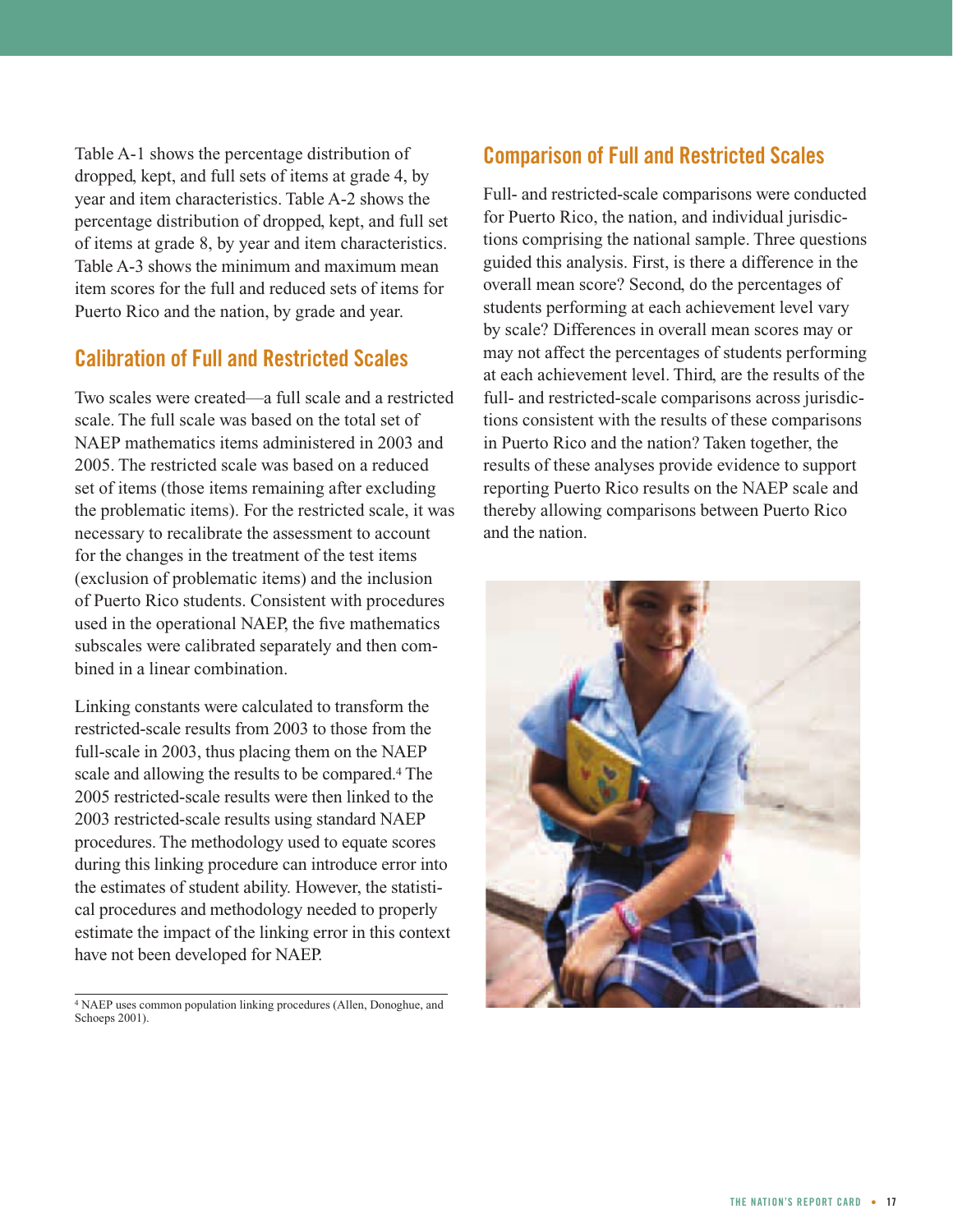

**Mean scale scores.** The mean NAEP mathematics scores using the full and restricted scales were compared for Puerto Rico and for the nation (table 3.2).<sup>5</sup> For Puerto Rico, the difference between the mean score on the full scale and the restricted scale ranges from 1.9 to 3.4 points across grades and NAEP administrations. Mean scores were higher on the restricted scale than on the full scale in Puerto Rico. For the nation, the mean score on the two scales agrees to within three tenths of a scale point at grades 4 and 8 in both 2003 and 2005. The difference between the full- and restrictedscale mean scores was statistically significant in 2005. The statistical significance is most likely due to the large sample sizes.

<sup>5</sup> Differences between scale scores or percentages were calculated using unrounded numbers. In some instances, the result of the subtraction differs from what would be obtained by subtracting the rounded values shown in the accompanying figure or table.

| Table 3.2 |                                                                                                                         |  |  |  |  |
|-----------|-------------------------------------------------------------------------------------------------------------------------|--|--|--|--|
|           | Mean full- and restricted-scale scores for NAEP mathematics assessment in the nation and Puerto Rico, by year and grade |  |  |  |  |

|                     | <b>Full scale</b><br><b>Restricted scale</b> |                       |      |                       | <b>Full minus restricted scale</b> |                       |
|---------------------|----------------------------------------------|-----------------------|------|-----------------------|------------------------------------|-----------------------|
| <b>Jurisdiction</b> | Mean                                         | <b>Standard error</b> | Mean | <b>Standard error</b> | <b>Mean difference</b>             | <b>Standard error</b> |
| <b>Puerto Rico</b>  |                                              |                       |      |                       |                                    |                       |
| 2003                |                                              |                       |      |                       |                                    |                       |
| Grade 4             | 179                                          | 1.0                   | 182  | 1.0                   | $-3.0*$                            | 0.13                  |
| Grade 8             | 212                                          | 1.0                   | 214  | 1.1                   | $-2.0*$                            | 0.16                  |
| 2005                |                                              |                       |      |                       |                                    |                       |
| Grade 4             | 183                                          | 0.9                   | 187  | 0.9                   | $-3.4*$                            | 0.13                  |
| Grade 8             | 218                                          | 1.0                   | 220  | 1.1                   | $-1.9*$                            | 0.11                  |
| <b>Nation</b>       |                                              |                       |      |                       |                                    |                       |
| 2003 <sup>1</sup>   |                                              |                       |      |                       |                                    |                       |
| Grade 4             | 234                                          | 0.2                   | 234  | 0.2                   | 0.0                                | 0.02                  |
| Grade 8             | 276                                          | 0.3                   | 276  | 0.3                   | 0.0                                | 0.04                  |
| 2005                |                                              |                       |      |                       |                                    |                       |
| Grade 4             | 237                                          | 0.2                   | 237  | 0.2                   | $0.3*$                             | 0.02                  |
| Grade 8             | 278                                          | 0.2                   | 277  | 0.2                   | $0.1*$                             | 0.03                  |

\* Difference statistically significant (*p* < .05).

<sup>1</sup> An artifact of the linking procedure is perfect agreement between the full and restricted scales in 2003.

NOTE: The standard errors do not include linking error and thus may be underestimates of the true standard errors. The statistical procedures and methodology needed to properly estimate the impact of the linking error have not been developed for NAEP.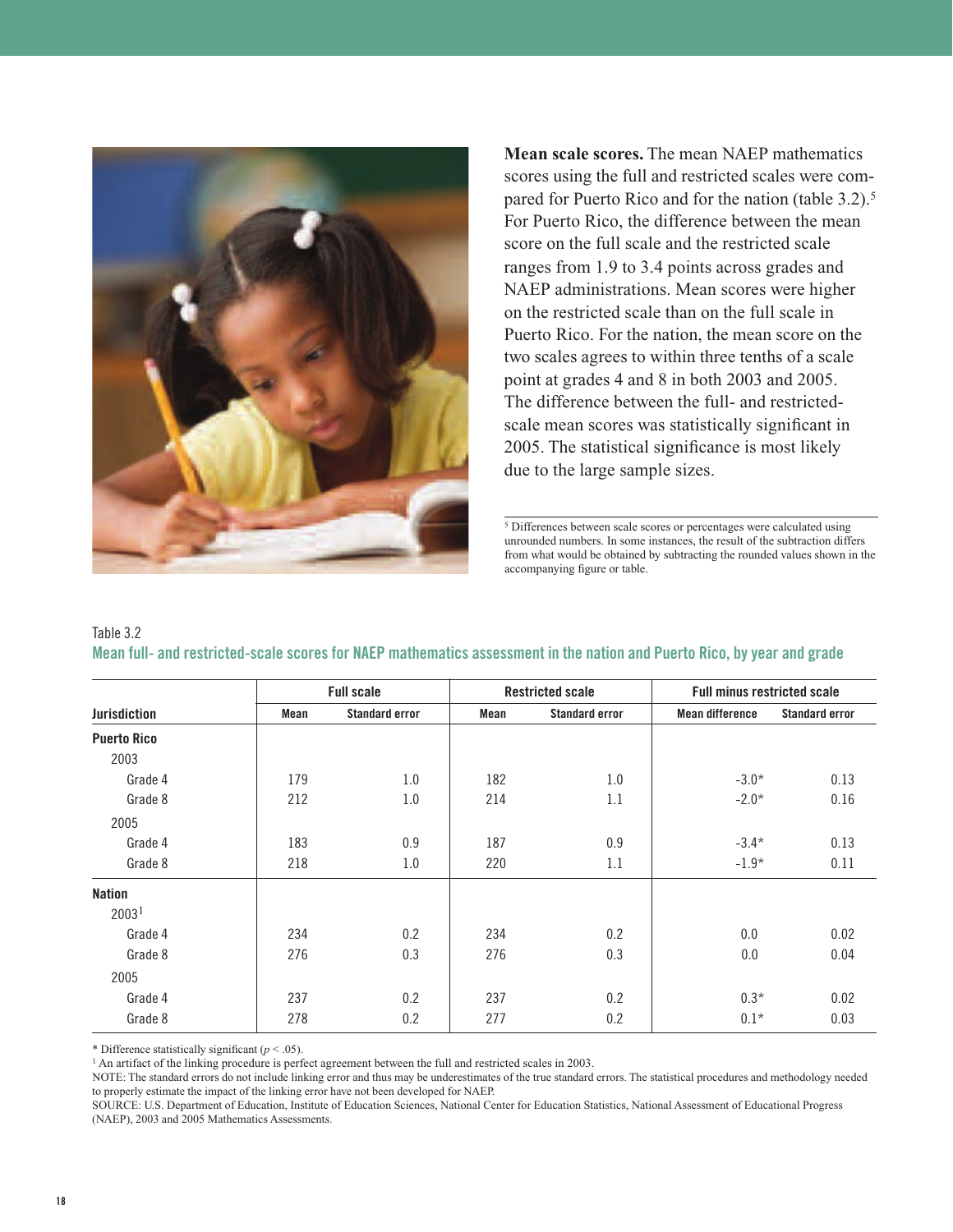*Achievement levels.* NAEP reports performance in terms of three achievement levels: *Basic, Proficient,* and *Advanced*. Because few students performed at the *Advanced* level in Puerto Rico, data are provided for *Basic* and *Proficient* levels only. Details are available in *Mathematics 2003 and 2005 Performance in Puerto Rico: Highlights* available at http://nationsreportcard.gov/puertorico\_2005/.

Table 3.3 presents the percentage of students at or above *Basic* and the percentage of students at or above *Proficient*. In Puerto Rico, a higher percentage of students scored at or above *Basic* on the restricted scale than on the full scale. The differences ranged from 1.16 to 1.71 percentage points across grades 4 and 8 in 2003 and 2005. In the nation, fewer students scored at or above the *Proficient* level on the restricted scale than on the full scale. The differences ranged from 0.32 to 0.82 percentage points across grades in 2003 and 2005.



#### Table 3.3

**Percentage of students performing at selected NAEP achievement levels on the full and restricted scale in the nation and Puerto Rico, by grade and year**

|                                       |       | Grade 4           |       |            |       | Grade 8           |       |            |  |
|---------------------------------------|-------|-------------------|-------|------------|-------|-------------------|-------|------------|--|
|                                       | 2003  |                   |       | 2005       |       | 2003              |       | 2005       |  |
| <b>Jurisdiction</b>                   | Full  | <b>Restricted</b> | Full  | Restricted | Full  | <b>Restricted</b> | Full  | Restricted |  |
| <b>Puerto Rico</b>                    |       |                   |       |            |       |                   |       |            |  |
| Percent below <i>Basic</i>            | $91*$ | 89                | 88    | 87         | $96*$ | 94                | $94*$ | 93         |  |
| Percent at or above <i>Basic</i>      | $9*$  | 11                | $12*$ | 13         | $4^*$ | 6                 | $6*$  |            |  |
| Percent at or above <i>Proficient</i> | #     | #                 | #     | #          | #     | #                 | #     | #          |  |
| <b>Nation</b>                         |       |                   |       |            |       |                   |       |            |  |
| Percent below Basic                   | 24    | 24                | 21    | 21         | 33    | 33                | 32    | 32         |  |
| Percent at or above Basic             | 76    | 76                | 79    | 79         | 67    | 67                | 68    | 68         |  |
| Percent at or above <i>Proficient</i> | $31*$ | 31                | $35*$ | 35         | $27*$ | 27                | $28*$ | 28         |  |

# Rounds to zero.

\* Full scale significantly different (*p* < .05) from restricted scale.

NOTE: Differences between percentages are calculated using unrounded numbers. In some instances, the result of the subtraction differs from what would be obtained by subtracting the rounded numbers shown in the table.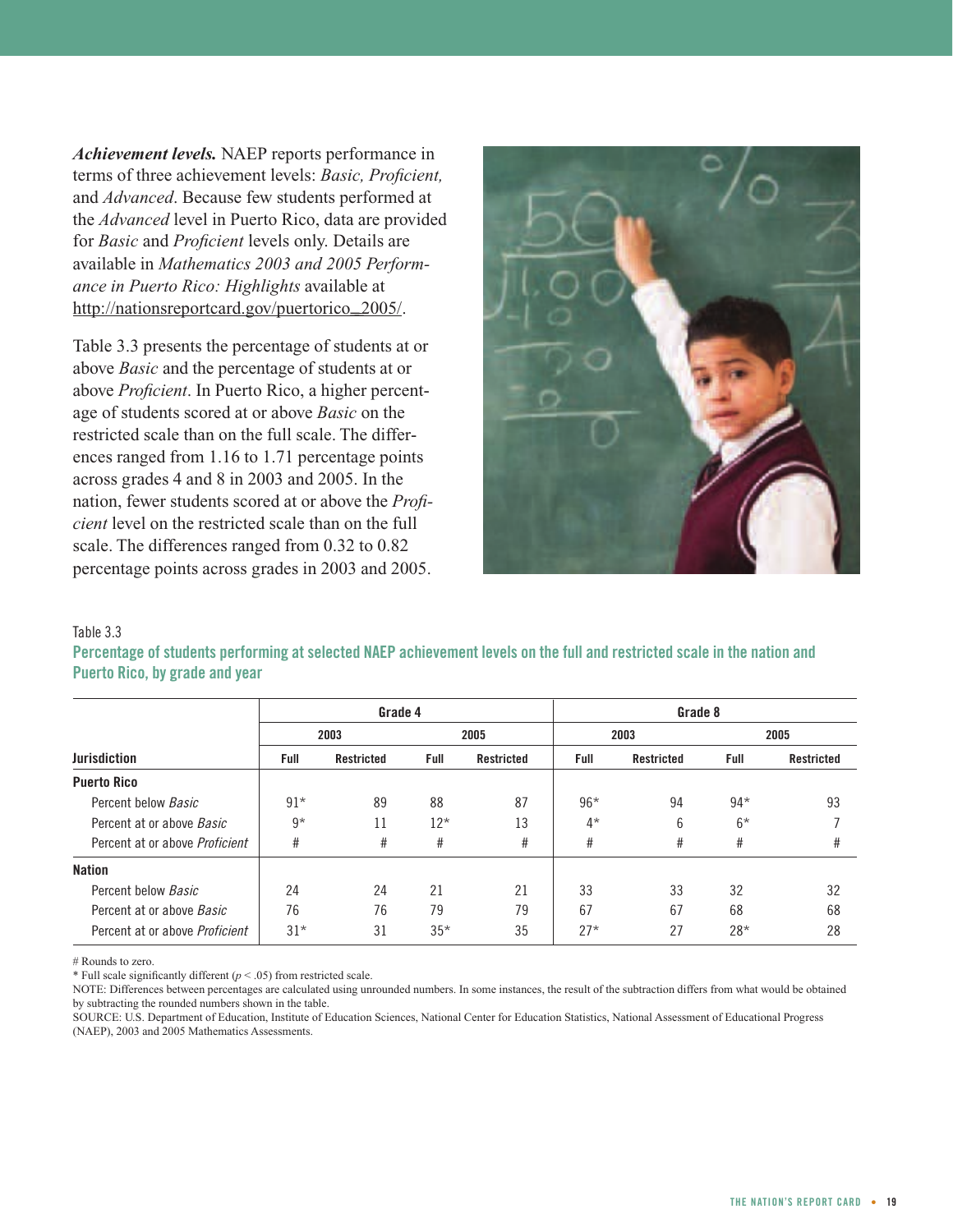

*Comparisons across other jurisdictions.* The performance of individual jurisdictions that comprise the national sample is summarized in Table 3.4. Row 1 shows the mean difference between the full and restricted scale for the national sample overall. Across jurisdictions comprising the national sample, the maximum and minimum mean scale score differences are shown in rows 2 and 3, respectively. Row 4 shows the percentage of participating jurisdictions with mean score differences of less than 1 scale point.

As shown in Table 3.4, the differences between mean scores on the full and restricted scale range from 0.5 points to 1.6 points across jurisdictions that comprise the national sample. The maximum and minimum differences reported in rows 2 and 3, respectively indicate that some states had higher mean scores on the full scale and some states had higher mean scores on the restricted scale. For example, at grade 4 in 2003, one jurisdiction had a full scale mean score 1.2 points below its restricted scale mean score and another jurisdiction had a full scale mean score 0.5 points above its restricted scale mean score. By comparison, the full scale score means for Puerto Rico ranged from 1.9 to 3.4 points below the restricted scale score means (table 3.2).

The fourth row of table 3.4 shows the percentage of jurisdictions for which the full-scale and restrictedscale averages differ by less than 1 scale point. The high percentages indicate the comparability of the mean scores using the two scales. In addition to comparable mean scores on the restricted and full scales, the correlations between the scale scores at grades 4 and 8 in 2003 and 2005 were high (average .99).

#### Table 3.4

#### **Indicators of agreement between full and restricted scales for the NAEP mathematics, by year and grade**

|                                                                                                     |         | 2003    | 2005    |         |  |
|-----------------------------------------------------------------------------------------------------|---------|---------|---------|---------|--|
| Indicator                                                                                           | Grade 4 | Grade 8 | Grade 4 | Grade 8 |  |
| Difference between full- and restricted-scale estimate for<br>national sample                       | #       | #       | $0.3*$  | $0.1*$  |  |
| Maximum difference between mean scores for full and<br>restricted scales across jurisdictions       | 0.5     | 0.5     | 0.9     | 1.6     |  |
| Minimum difference between mean scores for full and<br>restricted scales across jurisdictions       | $-1.2$  | $-1.1$  | $-0.7$  | $-1.0$  |  |
| Percent of jurisdictions with full minus restricted-scale score<br>differences of less than 1 point | 98.0    | 98.0    | 100.0   | 94.0    |  |

# Rounds to zero.

\* Difference between full- and restricted-scale estimates is statistically significant  $(p < .05)$ .

NOTE: The standard errors do not include linking error and thus may be underestimates of the true standard errors. The statistical procedures and methodology needed to properly estimate the impact of the linking error have not been developed for NAEP.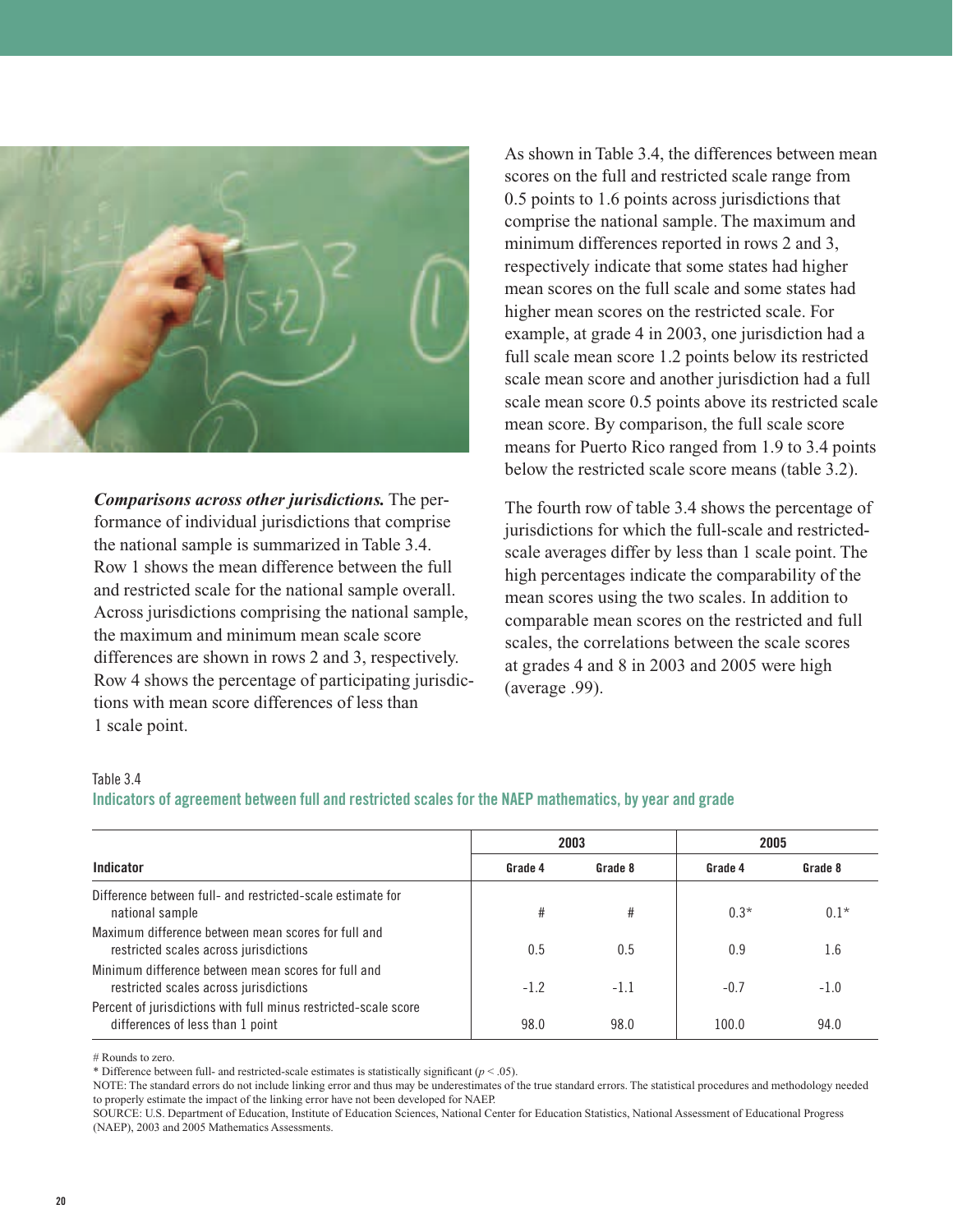## **Conclusions**

A set of analyses was conducted to examine whether the NAEP mathematics assessment measured student achievement in Puerto Rico in the same way that it measured student achievement in the nation. Can the results of the 2003 and 2005 NAEP mathematics assessment in Puerto Rico be reported on the NAEP scale? To answer this question, items that were shown to be problematic in Puerto Rico were removed from the full set of items. The two sets of items, the dropped set of administered NAEP items and the kept set of items (those remaining after deleting problematic items), were compared. Results of the comparison indicated that the two sets of items are similar in terms of the distribution of items by content and mathematical ability at grades 4 and 8 in both 2003 and 2005. The distribution of items by item type at grade 4 (but not at grade 8) in the dropped set differed statistically from the distribution of items by item type in the kept set in 2003 and 2005. Items were calibrated, and scales were linked using standard NAEP procedures thus allowing between-scale comparisons.

In the nation, comparisons of the full and restricted scales indicate: (1) mean scale scores agree to within three-tenths of a scale point, (2) the percentage of students performing at various achievement levels agrees to within 1 percentage point, and (3) the correlation among mean scale scores for jurisdictions that comprise the national sample is .99 at grades 4 and 8 in 2003 and 2005. These results indicate the comparability of the full and restricted scales for the nation and the jurisdictions that comprise the national sample.

For Puerto Rico, the difference between the mean scores on the two scales is 2 to 3 scale points, and the difference between the percentage of students meeting a particular achievement level on the two scales is 1 to 2 percentage points. Puerto Rico's mean score was higher on the restricted scale than on the full scale.

What does this mean for presenting and interpreting results of the NAEP 2003 and 2005 administrations in Puerto Rico? Based on these analyses, it is the conclusion of NCES that the full set of NAEP items can and should be used for reporting the Puerto Rico results for both the 2003 and 2005 assessments. The mean scale score for Puerto Rico might be 2 to 3 points higher than reported, but this difference would not change Puerto Rico's ranking among other participating jurisdictions. Similarly for the achievement-level results, the percentages of students at or above a particular achievement level may differ for the two scales by 1 to 2 percentage points.

It would not be appropriate to use the restricted scale for both the nation and Puerto Rico because fewer objectives of the framework could be measured using the restricted scale. Content coverage and stability of estimates over time are key considerations as Puerto Rico moves toward full integration into the NAEP program.

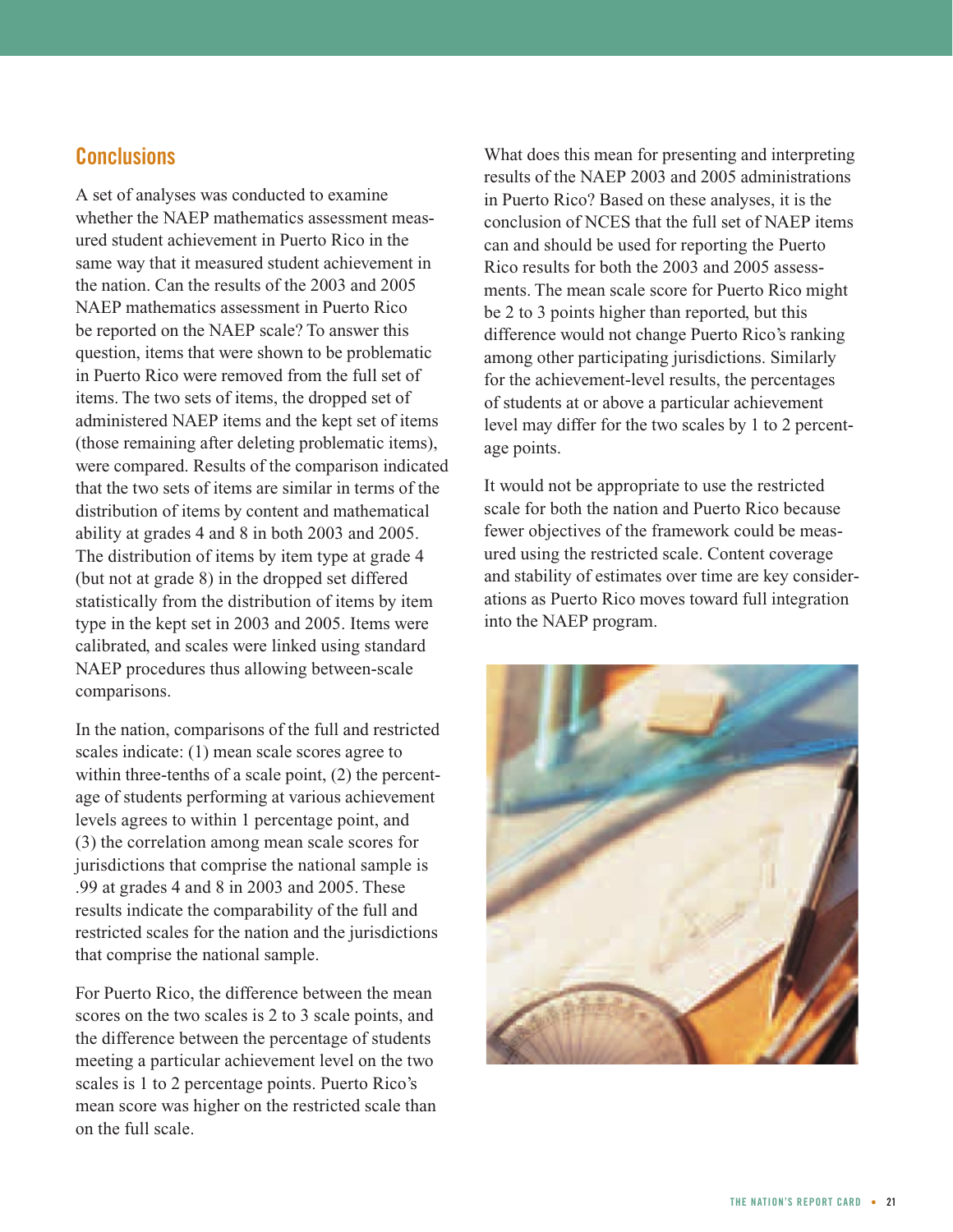

## **Chapter 4 Puerto Rico Integration into NAEP: Next Steps**

**In future NAEP administrations, the goal is to include Puerto Rico as part of the national sample and to report the Puerto Rico results with those of other participating jurisdictions. The 2007 administration in Puerto Rico followed procedures used in the 2005 administration. Plans are in place to incorporate Puerto Rico into the NAEP sampling, data collection, and reporting for the 2009 administration. Timely access to NAEP results can assist parents, educators, and policymakers in their efforts to improve student achievement.**

## **2007 Administration**

The 2007 NAEP mathematics assessment was conducted January through March. Sampling and data collection procedures were consistent with those of other jurisdictions participating in the 2007 NAEP with two exceptions. First, the entire Puerto Rico administration was in Spanish. Second, students were provided an additional 10 minutes to complete each section of the assessment. These

same administration procedures were used in Puerto Rico in 2005.

In addition to the 2007 administration, NAEP conducted a pilot test of new items that, for the first time, included a sample of Puerto Rico students. The results of the pilot test will be used, along with other information, to make final selections of items for the 2009 assessment.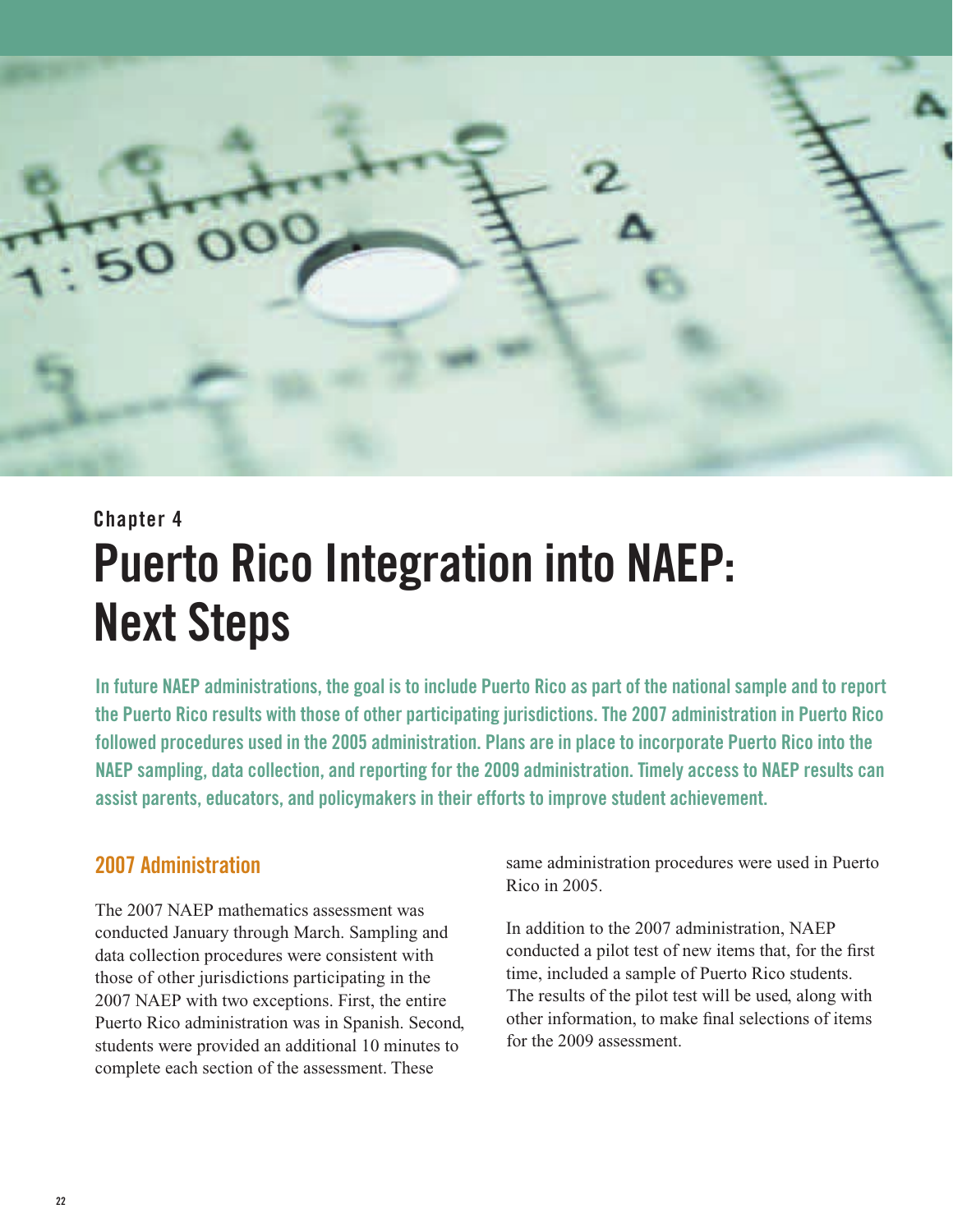## **Next Steps**

As preparations begin for the 2009 NAEP mathematics assessment, efforts are being made to increase the involvement of educators from Puerto Rico in the development and translation of the mathematics items. These are important next steps toward the goal of fully integrating Puerto Rico into the NAEP program.

*• Increase the involvement of Puerto Rico representatives in assessment development.* In preparation for an operational assessment, the NAEP development committee meets to review items before pilot testing, provide advice on the development of scoring guides, and examine pilot test results. The NAEP development committee will include a representative from Puerto Rico who is familiar with the linguistic, cultural, and curricular aspects of mathematics instruction that may be particular to Puerto Rico. Although the NAEP framework remains the basis upon which assessment items are developed, the representative from Puerto Rico could point out items with unfamiliar contexts or language usage that could interfere with accurately measuring students' knowledge and skills.

Second, the NAEP program will include representatives from the Puerto Rico Department of Education in the state item reviews that occur before each pilot test. Since the first NAEP state assessment in 1990, these state item reviews have become an important check on potential fairness issues related to state and regional variations. The comments and concerns of the representatives during these item reviews may result in revisions to items or the exclusion of items from pilot tests.

*• Include more Puerto Rico educators in the translation process.* Translation review and verification procedures for the 2005 NAEP administration included two teachers in Puerto Rico, a fourth-grade teacher and an eighth-grade mathematics teacher. Because a Spanish version of the NAEP mathematics assessment is developed for use only in Puerto Rico, some of the experts involved in translation and verification procedures will be natives of Puerto Rico and currently involved in the mathematics education of students in the commonwealth. Continuing to improve the understanding of general issues related to translation and adaptation from one language to another while maintaining the original construct to be assessed is highly desirable.

Plans are in place to incorporate Puerto Rico into the NAEP sampling, data collection, and reporting for the 2009 administration. Increasing Puerto Rico's involvement in the development and review of the assessment at various stages will help in developing an assessment that can be adapted for use in Puerto Rico without altering the construct being measured.

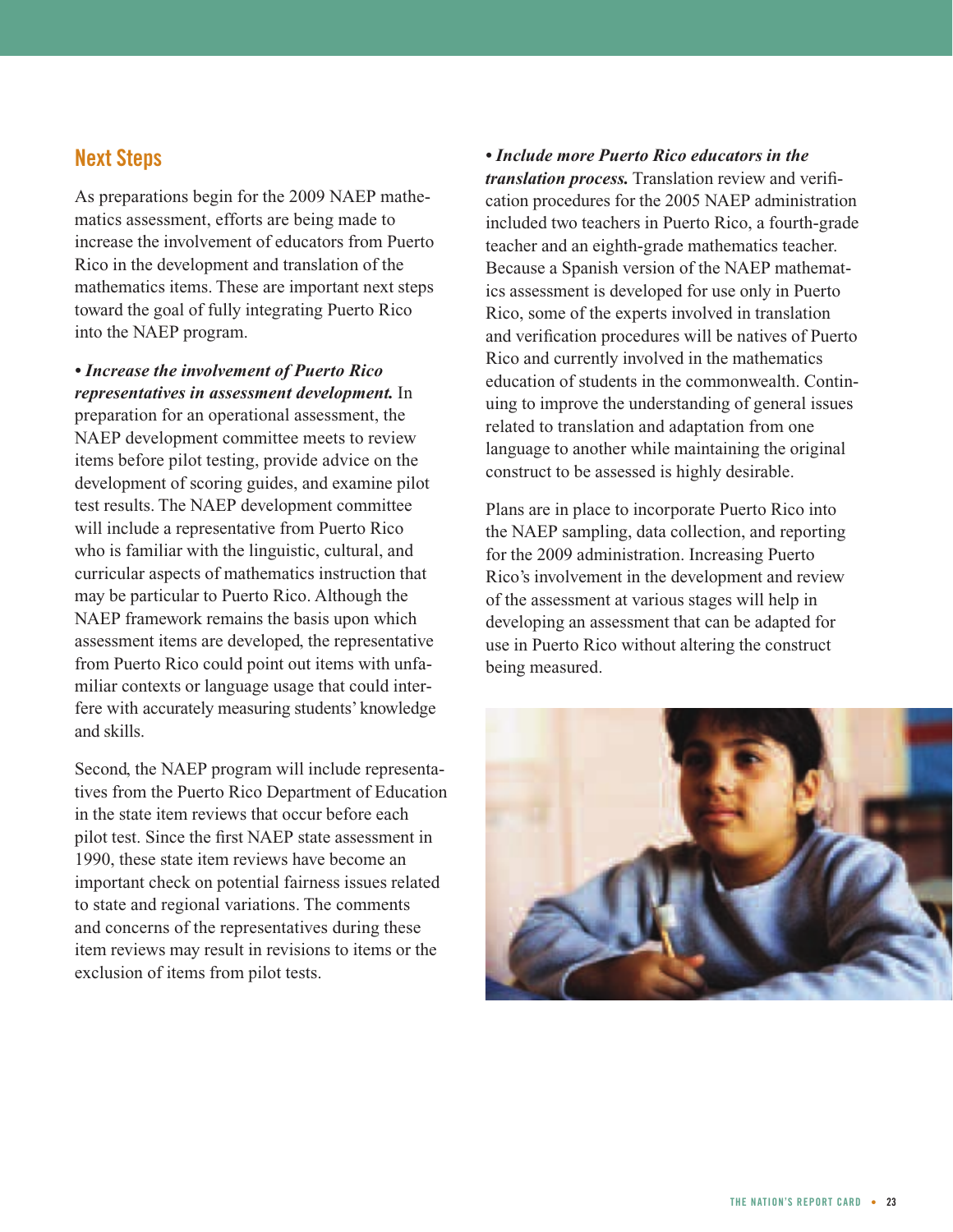## **Chapter 5**

## Sampling and Implementation

## **NAEP sampling procedures in Puerto Rico**

The schools and students participating in the NAEP assessment are chosen to be nationally representative. Sampling was conducted in two stages. In the first stage, schools were selected from stratified frames within each jurisdiction. In the second stage, students were selected from within schools. Sampling procedures in Puerto Rico did not differ from the procedures in other jurisdictions because the intent is to include Puerto Rico as part of the national sample in future NAEP administrations.

For the trial NAEP administrations in 2003 and 2005, approximately 100 schools and 3,000 students per grade were sampled in public schools in Puerto Rico. Private schools did not participate in the trial NAEP administrations in Puerto Rico. Table 5.1 presents the sample sizes and target populations for the 2003 and 2005 fourth- and eighth-grade mathematics assessment for public school students in Puerto Rico and the nation. Information is only presented for public school students in the nation, although private school students did participate.

#### Table 5.1

**Student sample size and target populations for NAEP mathematics assessment for public school students in Puerto Rico and the nation, by grade and year**

|                | <b>Puerto Rico</b>            |                      | <b>Nation</b>                 |                      |
|----------------|-------------------------------|----------------------|-------------------------------|----------------------|
| Year and grade | <b>Student</b><br>sample size | Target<br>population | <b>Student</b><br>sample size | Target<br>population |
| 2003           |                               |                      |                               |                      |
| Grade 4        | 3,000                         | 48,000               | 191,400                       | 3,603,000            |
| Grade 8        | 2,800                         | 45,000               | 153,500                       | 3,575,000            |
| 2005           |                               |                      |                               |                      |
| Grade 4        | 2,800                         | 42,000               | 168,900                       | 3,745,000            |
| Grade 8        | 2,800                         | 40,000               | 159,200                       | 3,662,000            |

NOTE: Student sample sizes are rounded to the nearest hundred, and target populations are rounded to the nearest thousand.

SOURCE: U.S. Department of Education, Institute of Education Sciences, National Center for Education Statistics, National Assessment of Educational Progress (NAEP), 2003 and 2005 Mathematics Assessments.

## **School and student participation rates**

To reduce the possibility of biased estimates, NCES and the Governing Board established participation rate standards that all jurisdictions, including Puerto Rico, are required to meet. NCES requires a nonresponse bias analysis if the participation rate is less than 85 percent. The Governing Board requires a 70 percent response rate for reporting purposes. In the 2003 and 2005 Puerto Rico assessments, both participation rate standards were met at both grades 4 and 8. Table 5.2 provides school participation rates and Table 5.3 provides student participation rates.

#### Tabla 5.2

**Number and percentage of public school students participating in NAEP mathematics assessment in Puerto Rico and the nation, by grade and year**

|                | <b>Puerto Rico</b> |          | Nation    |          |
|----------------|--------------------|----------|-----------|----------|
|                | Number of          | Weighted | Number of | Weighted |
| Year and grade | schools            | percent  | schools   | percent  |
| 2003           |                    |          |           |          |
| Grade 4        | 110                | 100      | 6,910     | 99.8     |
| Grade 8        | 100                | 100      | 5,530     | 99.6     |
| 2005           |                    |          |           |          |
| Grade 4        | 110                | 100      | 8,700     | 99.6     |
| Grade 8        | 110                | 100      | 6,460     | 99.5     |

NOTE: The numbers of schools are rounded to the nearest tenth.

SOURCE: U.S. Department of Education, Institute of Education Sciences, National Center for Education Statistics, National Assessment of Educational Progress (NAEP), 2003 and 2005 Mathematics Assessments.

#### Tabla 5.3

### **Number and percentage of public schools participating in NAEP mathematics assessment in Puerto Rico and the nation, by grade and year**

|                | <b>Puerto Rico</b>    |                     | <b>Nation</b>         |                     |
|----------------|-----------------------|---------------------|-----------------------|---------------------|
| Year and grade | Number of<br>students | Weighted<br>percent | Number of<br>students | Weighted<br>percent |
| 2003           |                       |                     |                       |                     |
| Grade 4        | 3,000                 | 94                  | 184,300               | 94                  |
| Grade 8        | 2,800                 | 92                  | 147,600               | 91                  |
| 2005           |                       |                     |                       |                     |
| Grade 4        | 2,800                 | 95                  | 163,000               | 94                  |
| Grade 8        | 2,800                 | 93                  | 152,800               | 91                  |

NOTE: The numbers of students are rounded to the nearest hundred. SOURCE: U.S. Department of Education, Institute of Education Sciences, National Center for Education Statistics, National Assessment of Educational Progress (NAEP), 2003 and 2005 Mathematics Assessments.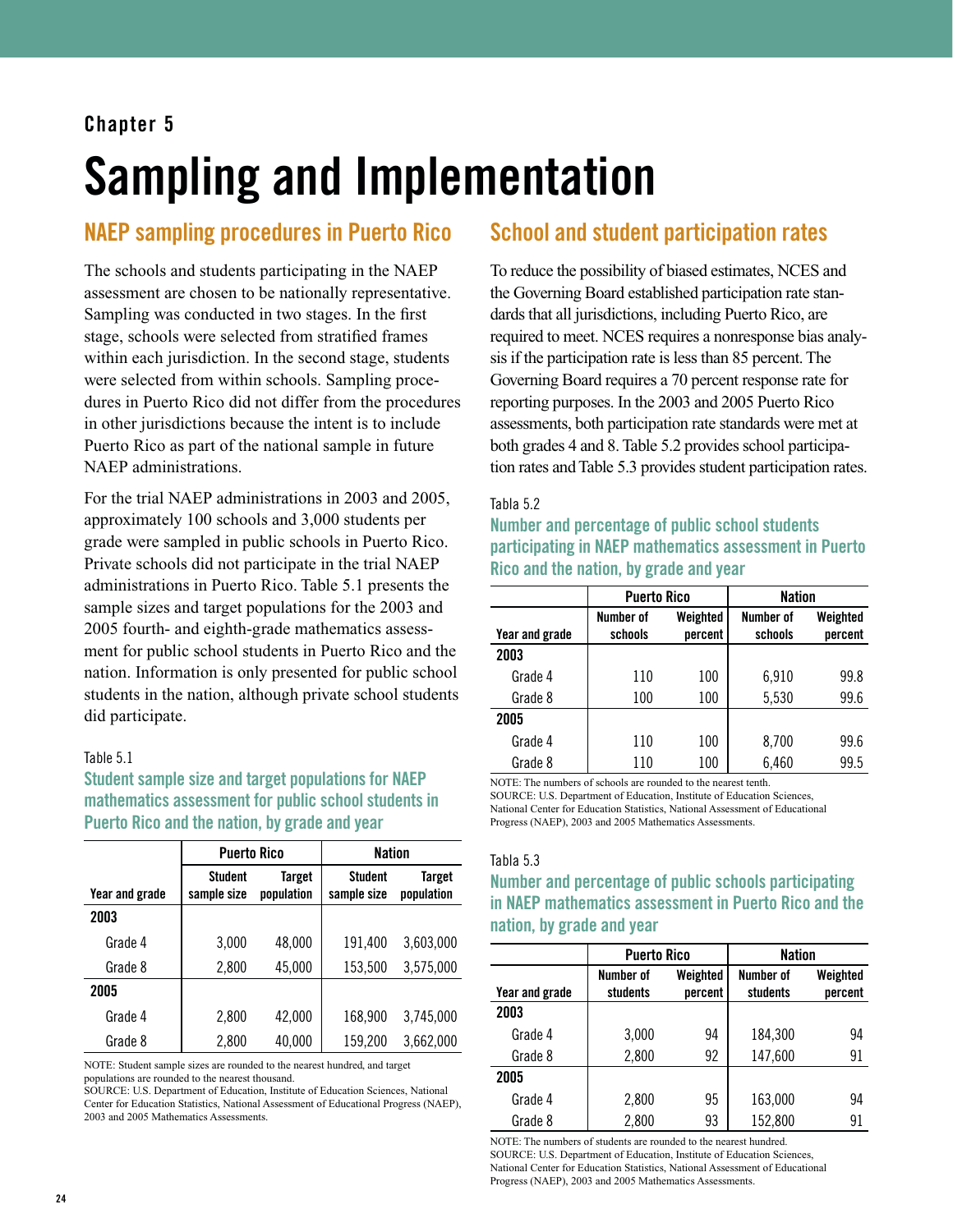## **References**

- Allen, N.J., Donoghue, J.R., and Schoeps, T.L. (2001). *The NAEP 1998 Technical Report* (NCES 2001-509). U.S. Department of Education, Office of Educational Research and Improvement. Washington, DC: National Center for Education Statistics.
- Allen, N., Jenkins, F., Kulick, E., and Zelenak, C.A. (1997). *Technical report of the NAEP 1996 State Assessment Program in Mathematics* (NCES-1997-951). U. S. Department of Education, Office of Education Research and Improvement. Washington, DC: National Center for Education Statistics.
- Embretson, S. and Reise, S.P. (2000). *Item Response Theory for Psychologists.* Mahwah, NJ: Lawrence Erlbaum Associates, Inc.
- Hambleton, R.K., Merenda, P.F., and Spielberger, C.D. (Eds.) (2005). *Adapting Educational and Psychological Tests for Cross-Cultural Assessment.* Mahwah, NJ: Lawrence Erlbaum Associates.
- Hambleton, R.K., Swaminathan, H., and Rogers, H.J. (1991). *Fundamentals of Item Response Theory.* Newbury Park, CA: Sage Publications.
- Holland, P.W. and Wainer, H. (Eds.) (1993). *Differential Item Functioning.* Hillsdale, NJ: Lawrence Erlbaum Associates.
- Lord, F.M. (1980). *Application of Item Response Theory to Practical Testing Problems.* Hillsdale, NJ: Lawrence Erlbaum Associates, Inc.
- No Child Left Behind Act of 2001, Pub. L. 107-110, 115 Stat. 1425 (2002).
- The Elementary and Secondary Education Act (ESEA) (Pub. L. 89-10. 79Stat. 77, 20 U.S.C. ch.70)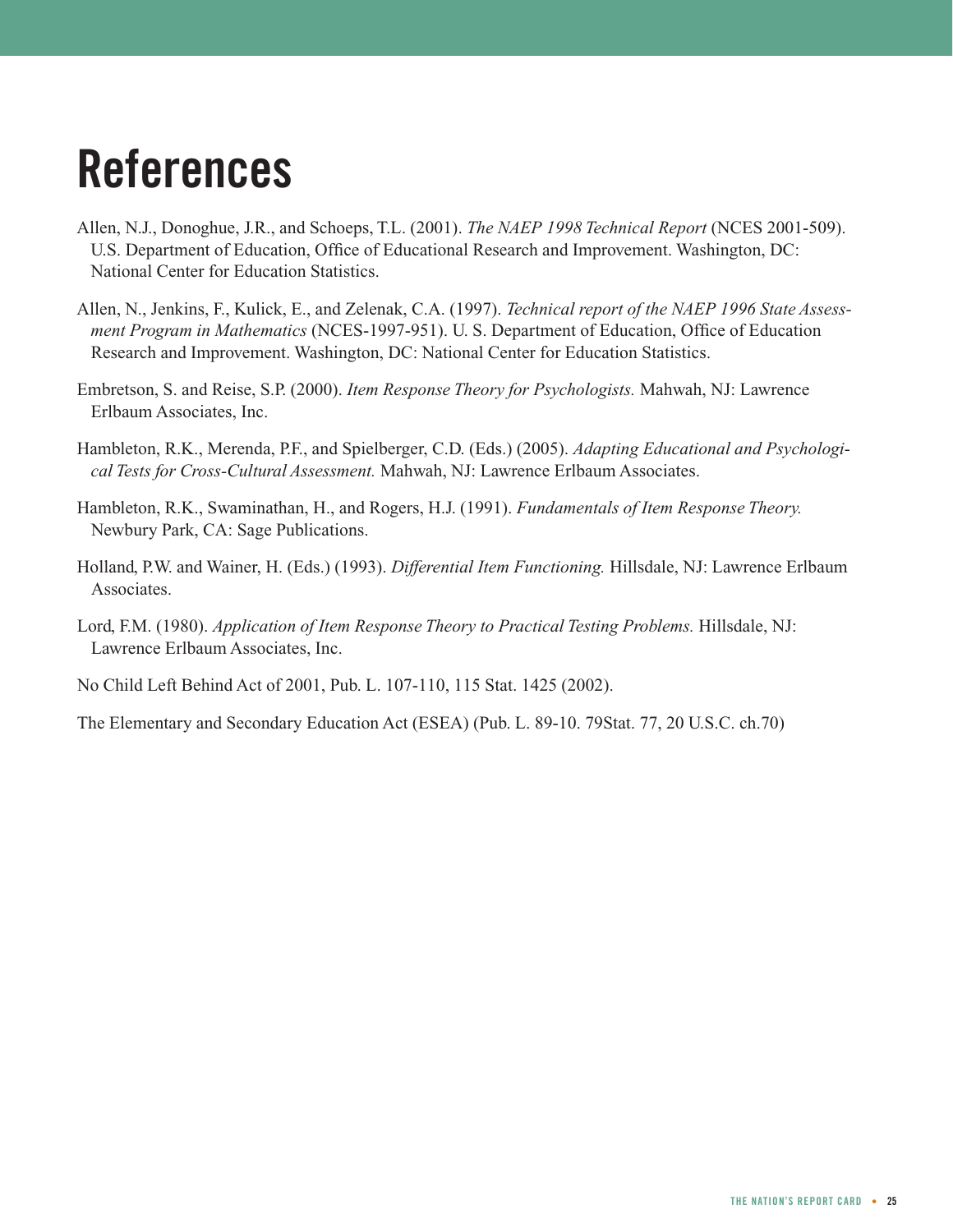# **Appendix**

#### Table A-1

**Percentage distribution of dropped, kept, and full sets of NAEP mathematics items at grade 4, by year and item characteristics**

| <b>Item Characteristic</b>                 | <b>Dropped</b> | Kept             | Full         |  |
|--------------------------------------------|----------------|------------------|--------------|--|
| 2003 <sup>1</sup>                          |                |                  |              |  |
| Content area                               |                |                  |              |  |
| Numbers sense, properties, and operations  | 32             | 47               | 42           |  |
| Measurement                                | 19             | 17               | 18           |  |
| Geometry and spatial sense                 | 18             | 14               | 15           |  |
| Data analysis, statistics, and probability | 11             | 11               | 11           |  |
| Algebra and functions                      | 21             | 11               | 15           |  |
| Item type*                                 |                |                  |              |  |
| Multiple choice                            | 79             | 57               | 64           |  |
| Short constructed response                 | 18             | 39               | 32           |  |
| Extended constructed response              | 4              | $\overline{5}$   | 4            |  |
| Mathematical ability                       |                |                  |              |  |
| Conceptual understanding                   | 46             | 37               | 40           |  |
| Problem solving                            | 40             | 34               | 36           |  |
| Procedural knowledge                       | 14             | 29               | 24           |  |
| 2005 <sup>1</sup>                          |                |                  |              |  |
| Content area                               |                |                  |              |  |
| Number properties and operations           | 43             | 41               | 42           |  |
| Measurement                                | 24             | 19               | 20           |  |
| Geometry                                   | $\sqrt{5}$     | 17               | 14           |  |
| Data analysis and probability              | 11             | 11               | 11           |  |
| Algebra                                    | 16             | 12               | 13           |  |
| Item type*                                 |                |                  |              |  |
| Multiple choice                            | 92             | 56               | 64           |  |
| Short constructed response                 | 3              | 40               | 32           |  |
| Extended constructed response              | 5              | 4                | 4            |  |
| Mathematical complexity                    |                |                  |              |  |
| Low                                        | 65             | 70               | 69           |  |
| Moderate                                   | 32             | 30               | 30           |  |
| High                                       | 3              | $\boldsymbol{0}$ | $\mathbf{1}$ |  |

\* Distribution of dropped items is significantly different (*p* < .05) from distribution of kept items.

<sup>1</sup> The NAEP mathematics framework used in 2005 differed from the framework used in 2003. The names of some of the content areas changed. Mathematical ability was assessed in 2003. Mathematical complexity was assessed in 2005.

NOTE: Details may not sum to total due to rounding.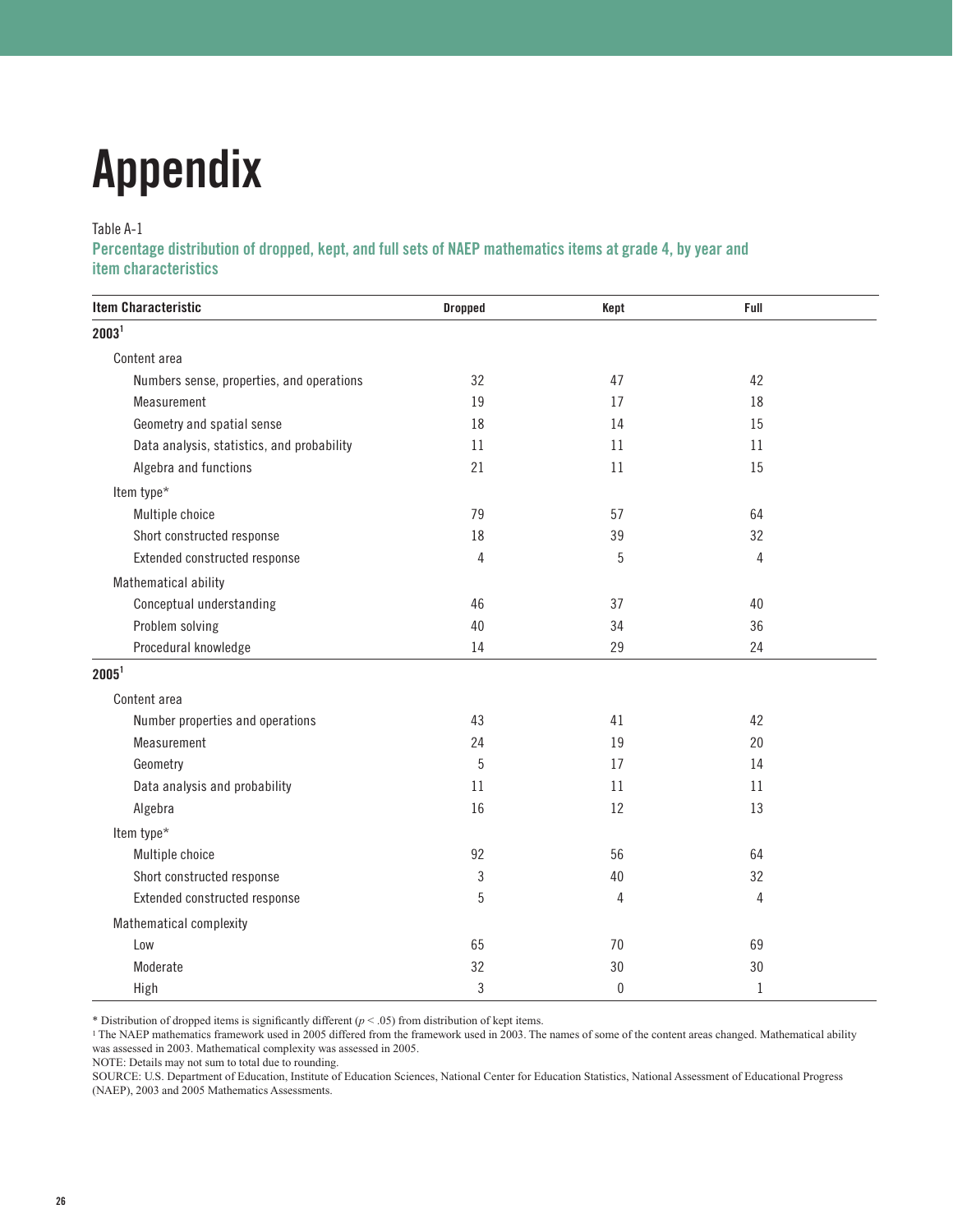#### Table A-2 **Percentage distribution of dropped, kept, and full sets of NAEP mathematics items at grade 8, by year and item characteristics**

| <b>Item Characteristic</b>                 | <b>Dropped</b> | Kept           | Full           |  |
|--------------------------------------------|----------------|----------------|----------------|--|
| 2003 <sup>1</sup>                          |                |                |                |  |
| Content area                               |                |                |                |  |
| Numbers sense, properties, and operations  | 24             | 27             | 26             |  |
| Measurement                                | 16             | 15             | 15             |  |
| Geometry and spatial sense                 | 18             | 19             | 18             |  |
| Data analysis, statistics, and probability | 11             | 17             | 15             |  |
| Algebra and functions                      | 31             | 22             | 25             |  |
| Item type                                  |                |                |                |  |
| Multiple choice                            | 73             | 63             | 66             |  |
| Short constructed response                 | 26             | 31             | 30             |  |
| Extended constructed response              | $\overline{c}$ | 6              | 5              |  |
| Mathematical ability                       |                |                |                |  |
| Conceptual understanding                   | 45             | 34             | 37             |  |
| Problem solving                            | 31             | 35             | 34             |  |
| Procedural knowledge                       | 24             | 31             | 29             |  |
| 2005 <sup>1</sup>                          |                |                |                |  |
| Content area                               |                |                |                |  |
| Number properties and operations           | 23             | 28             | 26             |  |
| Measurement                                | 12             | 17             | 16             |  |
| Geometry                                   | 21             | 21             | 21             |  |
| Data analysis and probability              | 16             | 13             | 14             |  |
| Algebra                                    | 28             | 21             | 23             |  |
| Item type                                  |                |                |                |  |
| Multiple choice                            | 75             | 65             | 69             |  |
| Short constructed response                 | 19             | 31             | 28             |  |
| Extended constructed response              | $5\,$          | 3              | 4              |  |
| Mathematical complexity                    |                |                |                |  |
| Low                                        | 61             | 64             | 63             |  |
| Moderate                                   | 39             | 33             | 35             |  |
| High                                       | $\mathbf{0}$   | $\overline{2}$ | $\overline{2}$ |  |

<sup>1</sup> The NAEP mathematics framework used in 2005 differed from the framework used in 2003. The names of some of the content areas changed. Mathematical ability was assessed in 2003. Mathematical complexity was assessed in 2005.

NOTE: Details may not sum to total due to rounding.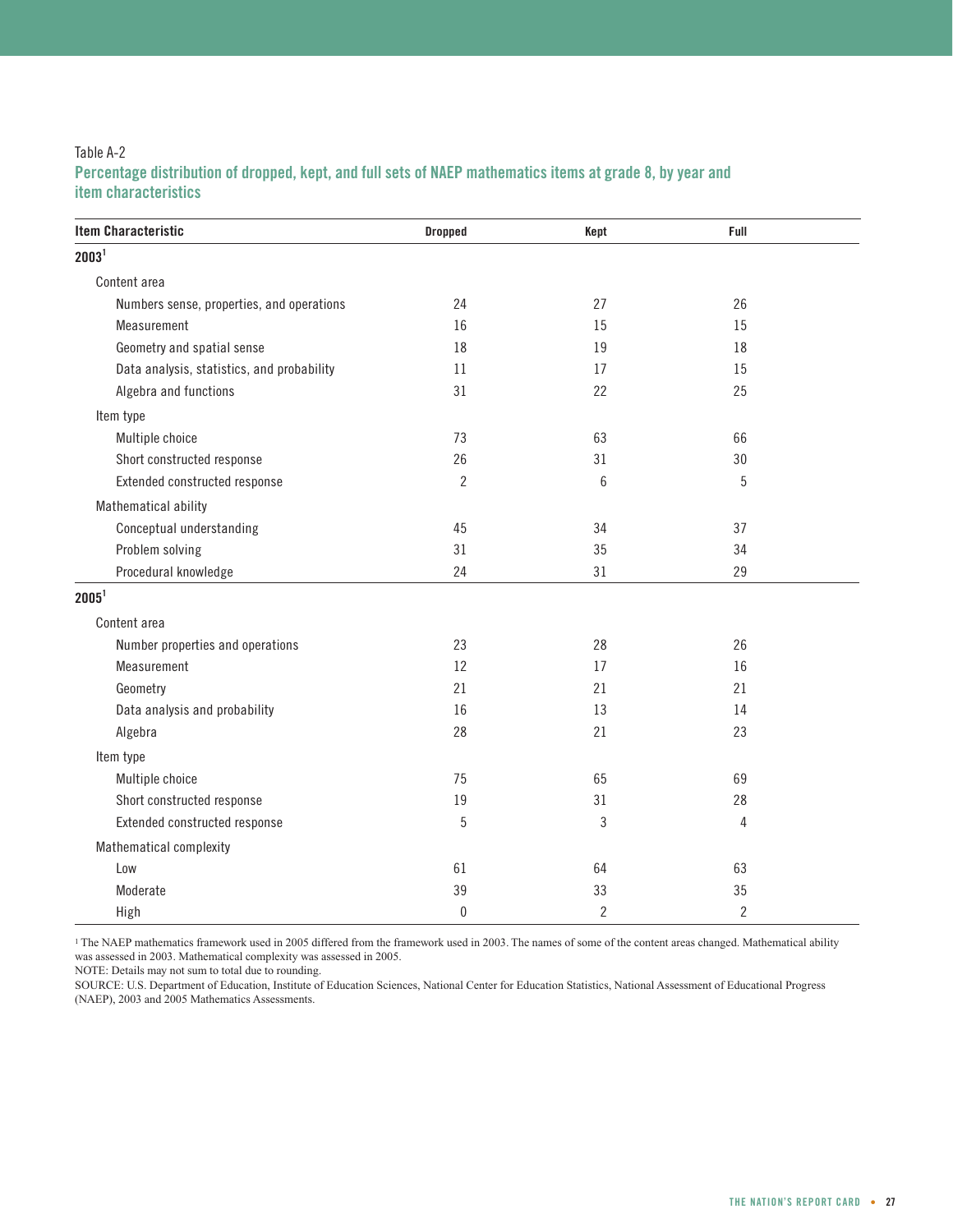#### Table A-3 **Minimum and maximum mean item score for the full and reduced set of NAEP mathematics items by year, grade, and jurisdiction**

|                     |                         | <b>Full set of items</b> | <b>Reduced set of items</b> |                         |
|---------------------|-------------------------|--------------------------|-----------------------------|-------------------------|
| <b>Jurisdiction</b> | Minimum mean item score | Maximum mean item score  | Minimum mean item score     | Maximum mean item score |
| 2003                |                         |                          |                             |                         |
| Grade 4             |                         |                          |                             |                         |
| Puerto Rico         | .00                     | .79                      | .01                         | .75                     |
| Nation              | .13                     | .95                      | .18                         | .95                     |
| Grade 8             |                         |                          |                             |                         |
| Puerto Rico         | .00                     | .89                      | .00.                        | .89                     |
| Nation              | .12                     | .94                      | .14                         | .94                     |
| 2005                |                         |                          |                             |                         |
| Grade 4             |                         |                          |                             |                         |
| Puerto Rico         | .02                     | .79                      | .02                         | .79                     |
| Nation              | .13                     | .96                      | .13                         | .96                     |
| Grade 8             |                         |                          |                             |                         |
| Puerto Rico         | .01                     | .90                      | .02                         | .90                     |
| Nation              | .07                     | .94                      | .11                         | .94                     |